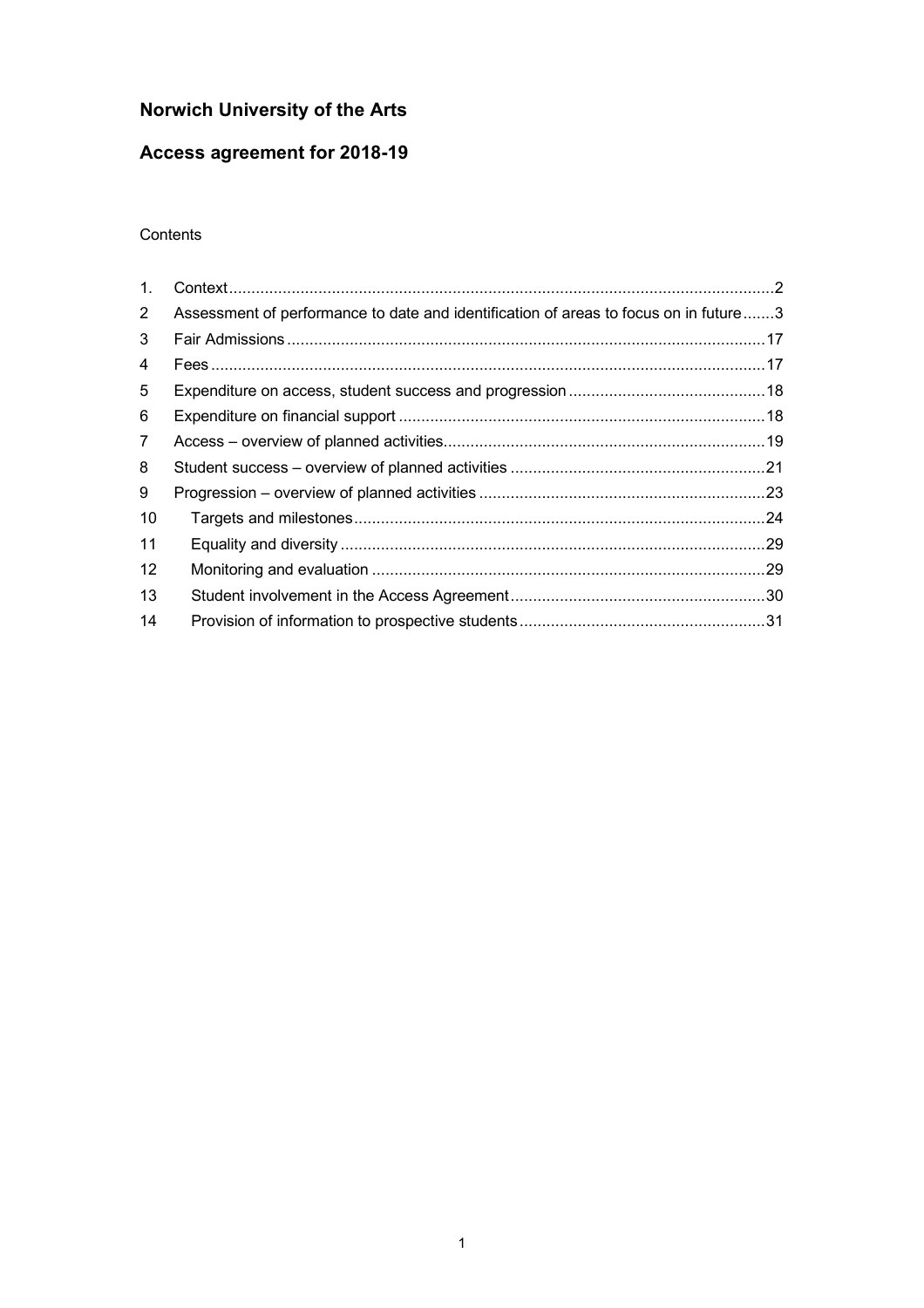## <span id="page-1-0"></span>**1. Context**

- 1.1 Norwich University of the Arts is a specialist university with over 2,000 undergraduate, taught postgraduate and postgraduate research students that comprise its learning community. Our vision is to be the best specialist university for art, design, architecture and media in Europe, producing graduates of the highest quality. We are committed to excellence in learning, teaching and the wider student experience, to give our students the best possible preparation for their future lives and careers.
- $1.2$  the quality of work undertaken by our staff and students. We are committed to fair access, equality of opportunity for applicants and support for all of our students, particularly those applicants attracted from groups under-represented in Higher Education (HE). We welcome students from a diverse range of backgrounds and previous educational and professional experiences and encourage applications from all those who wish to develop their creative practice in the context of Norwich University of the Arts. We have continued to experience a strong demand for our courses in recognition of
- $1.3$  purposes of our OFFA/Access Agreement. The term 'WP' is used with reference to engaging target groups that have been identified as under-represented in UK Higher Education and in keeping with our proposed actions to ensure the success of such groups and individuals when they embark on a course of Higher Education through to its completion. This pluralistic approach to WP is emblematic of the University's commitment in terms of both finance and resources, to supporting and promoting fair access to its specialist courses in arts, design, architecture and media. We recognise that there is no single definition of widening participation (WP), for the
- 1.4 The University's approach to the OFFA Access Agreement and to its strategy for widening participation continues to weigh the imperatives of delivering effective outreach and robust retention in support of the continued success of our students. The quality and breadth of the University's course offer, its level of fee, and the targets and milestones for widening participation for 2017-18 onwards are, we believe, aspirational and challenging.
- $1.5$  Education Institutions (HEIs), schools and other public and private sector partners in order to maximise the beneficial impacts of our work and reduce duplication of effort. As well as participating in existing collaborative activity we are also part of the regional NCOP partnership, the Network of East Anglia Collaborative Outreach (NEACO) with University of East Anglia, Cambridge University, Anglia Ruskin University and University of Suffolk. Our work with Norfolk schools through NCOP will target specific students from GAP wards in Years 9 – 13. We have focused our work for this project by targeting the schools with most students from the target wards. While the programme is still evolving, activities delivered through NCOP include a progression programme for Year 12 -13 delivered by HEAN (the Higher Education Access Network), resilience and mental health workshops, online platforms for engaging young people, employer engagement and various charity interactions. We are mindful that NCOP is time-limited and our ongoing Outreach must remain consistent to continue the important work once/if NCOP concludes. We will continue to engage with collaborative activity with other organisations; Higher
- 1.6 Collaborative working for NUA involves collaboration with national as well as regional partners who are specialist providers within the HE sector. We continue to be an active member of UKADIA (the UK Arts and Design Institutions Association), which incorporates the National Arts Learning Network (NALN). To respond to the need to work with schools and conscious of the significant challenges to creative art subjects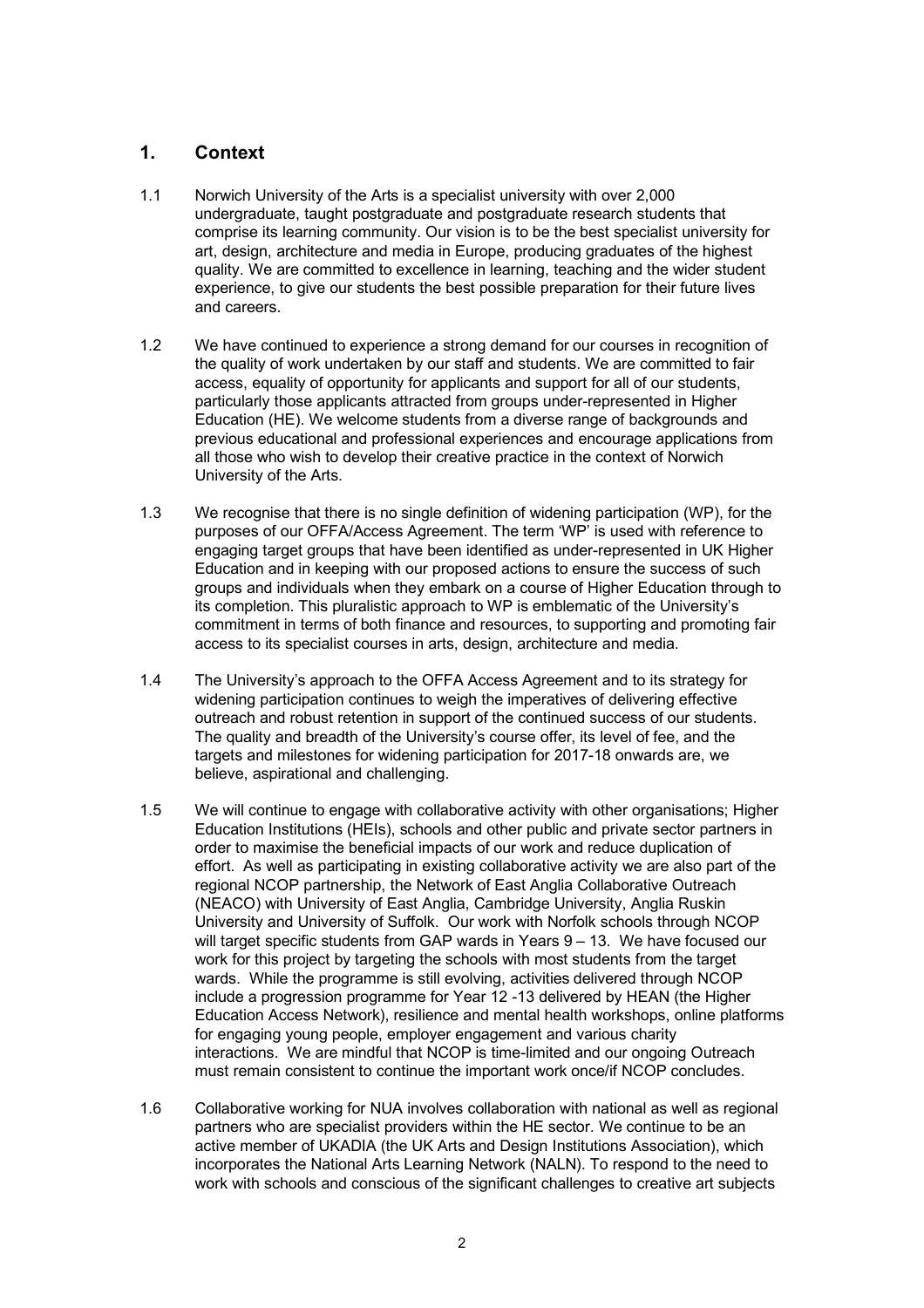<span id="page-2-0"></span> in schools, the University has committed significant funds in undertaking a large research project into provision of the arts in primary and secondary schools with a particular focus on KS3 and KS4. A survey has been sent to all art department teachers to assess the challenges they have in engaging able arts students, especially those from LPNs, to continue to study these subjects. Focus groups have taken place and the results will inform NUA's outreach activity for 2018 – 19 which might include offering more on campus activity, providing access to workshops and studios during holiday time, supporting teachers and working closely with organisations in the region such as Festival Bridge and other arts partners.

 $1.7$  Council and a commercial television company in terms of taking its HE offer to (primarily) mature learners within workplace environments. The University is optimistic that this work will reach out to target groups who currently have little or no contact (or aspiration) with UK HE. The University also works with other partners such as the Museums Service, Arts

#### **2 Assessment of performance to date and identification of areas to focus on in future**

 The University continues to perform strongly in attracting and retaining students from a diverse range of backgrounds including those from under-represented groups. The following sections outline our performance in key areas identified by us as priorities for our outreach, retention and employability activities; mature students, students from Black, Asian and other Minority Ethnic (BAME) backgrounds, students from low participation neighbourhoods (LPNs), and students with disabilities.

 In analysing the University's performance in supporting the success of our students, we have undertaken regular monitoring of the retention in the first year of transition to higher education and attainment at final degree of students from widening participation backgrounds. Each group is compared with peers outside the group under analysis. The following tables summarise our performance to date.

#### 2.1 **Access for young full-time undergraduate entrants from low socioeconomic backgrounds (NS-SEC 4-7)**

- $2.1.1$  entrants from lower socio-economic backgrounds, measured through the NS-SEC measures and focusing on students from backgrounds classified as NS-SEC 4-7. From 2016-17 HESA have withdrawn this measure as a Performance Indicator and no longer publishes indicators or benchmarks in Table T1a. The University has been monitoring the proportion of young full-time undergraduate
- $2.1.2$  SEC4-7 and is looking at alternative means to identify students from disadvantaged backgrounds. At present we have no readily available data on which to base alternative measures to NS-SEC. We are aware that data is available through the Higher Education Access Tracker (HEAT), however, the current subscription for this database is set at a level that is not affordable for smaller institutions and does not represent good value for money. We would welcome OFFA's assistance in obtaining a fairer pricing structure for access to data that is becoming increasingly necessary in order to set meaningful targets and monitor performance, or in providing alternative indicators to assist in measuring populations from disadvantaged backgrounds. The University has, therefore, ceased its own measurement of students from NS-

#### 2.2 **Access for young entrants from Low-Participation Neighbourhoods (LPNs)**

 $2.2.1$  participation neighbourhoods (LPNs) and to remain above the location adjusted We aim to increase the proportion of young full-time undergraduate entrants from low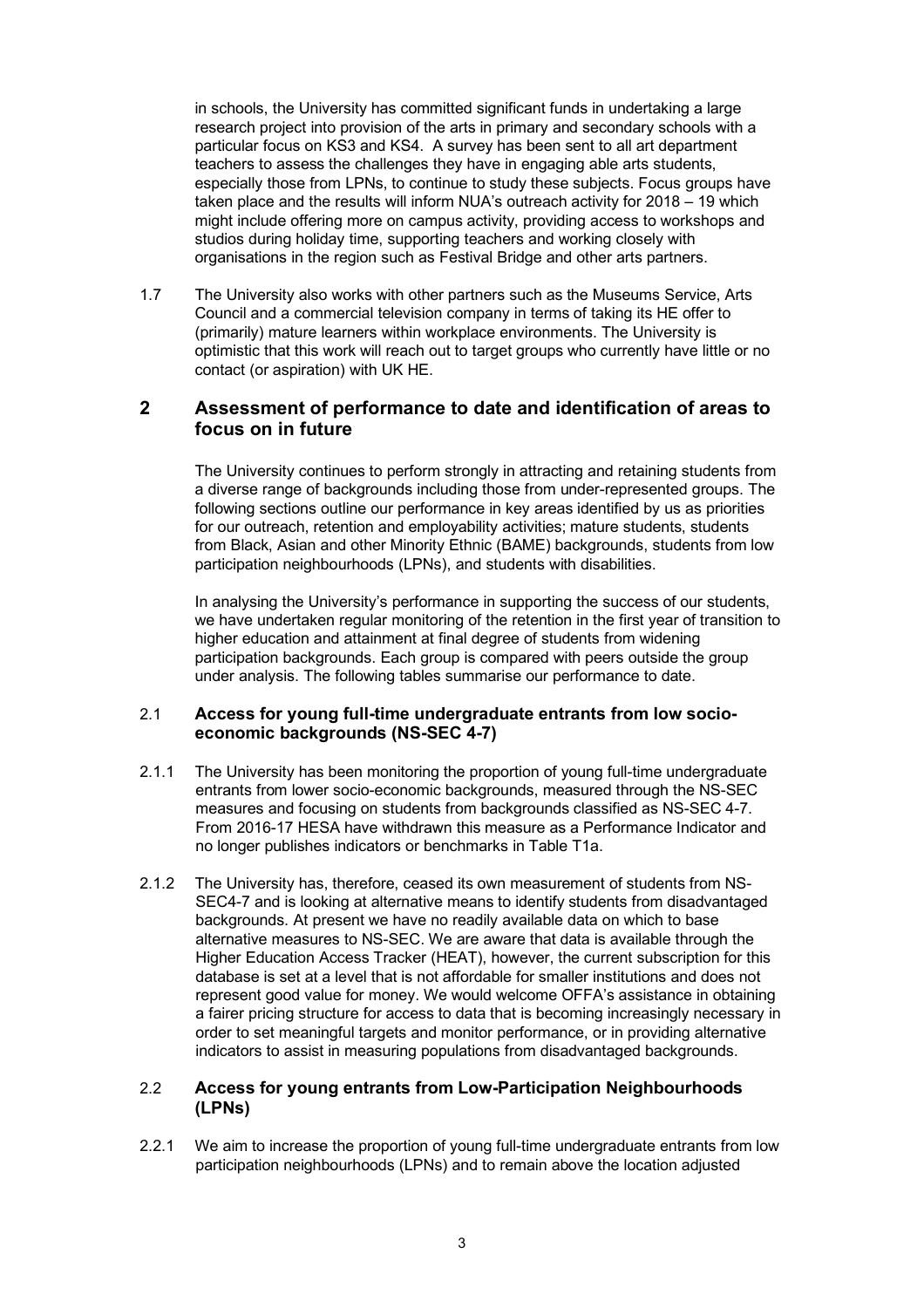benchmark in all years (HESA Performance Indicator Table T1a<sup>1</sup>)



#### **NUA performance to date**



 2.2.2 In 2015-16, the proportion of new students from LPNs has fallen but remains above the HESA benchmarks. Data for applications from Norfolk schools with high proportions of widening participation pupils show that the actual number of applications to NUA increased from 281 in 2012 to 287 for 2014-15 entry and to 330 for 2015/16 entry (as a result of outreach activity undertaken during 2014-15 and in previous years). This will remain an area of focus for the University.

#### 2.3 **Access for mature entrants to undergraduate courses**

 

 $2.3.1$  or above on entry who are studying on an NUA course (HESA Performance Indicator We aim to increase the proportion of mature full-time undergraduate entrants aged 21

<sup>&</sup>lt;sup>1</sup> HESA (2017) *UK Performance Indicators 2015/16: Widening Participation, Table 1a: Participation of full-time first degree entrants.* Available at<https://www.hesa.ac.uk/data-and-analysis/performance>indicators/widening-participation. Release date: 2 February 2017.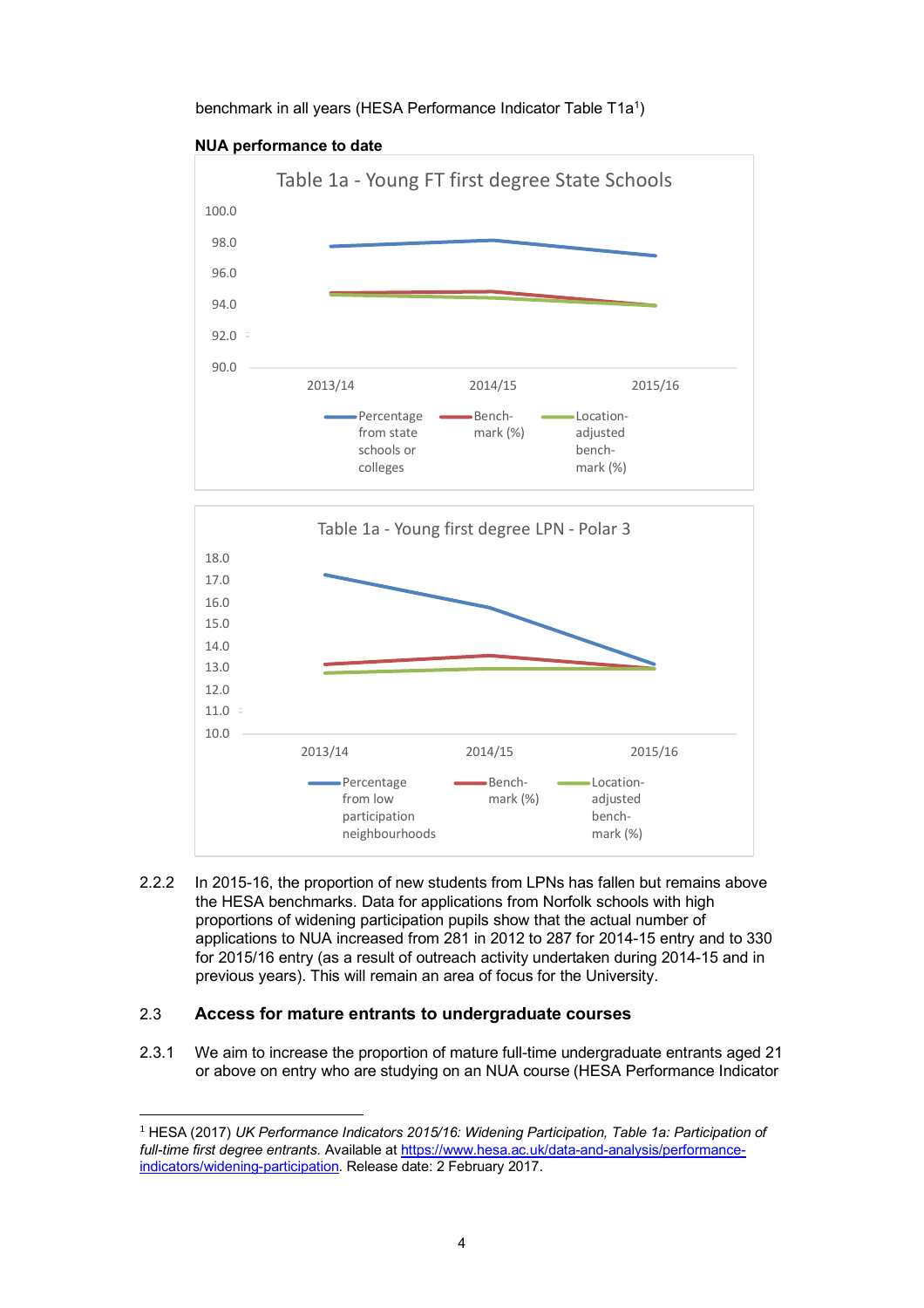Table T2a - Mature, full-time, first degree entrants<sup>2</sup>).



 $2.3.2$  undergraduate course between 2013/14 and 2015/16 who were aged 21 on entry. The percentage of mature applicants who enrolled on a course at NUA has decreased when measured against the total population, which has increased by 6% over the same period. In absolute terms the number of mature entrants aged 21 and above actually increased from 77 in 2013-14 to 88 in 2014-15 and 81 in 2015-16. Whilst we remain committed to strengthening the opportunities for mature entrants to study art, design, media or architecture subjects at NUA, we are aware that applications to art and design subjects from mature applicants have decreased by 2% over 3 years, with a decrease of 5% in the subjects offered by NUA (UCAS, 2016<sup>3</sup>). The graph above shows the proportion of undergraduate entrants starting an

#### 2.4 **Access for Black, Asian and Minority Ethnic (BAME) entrants to undergraduate courses**

 $2.4.1$  from BAME backgrounds. Our stated aim is to increase the proportion of UK domiciled students from Black, Asian and Minority Ethnic (BAME) origins and will continue to provide targeted outreach in reginal areas with larger numbers of students from BAME backgrounds. The University continues to be committed to increasing the proportion of students

 

<sup>&</sup>lt;sup>2</sup> HESA (2017) UK Performance Indicators 2015/16: Widening Participation, Table 2a: Participation of  *full-time first degree entrants.* Available at<https://www.hesa.ac.uk/data-and-analysis/performance>indicators/widening-participation. Release date: 2 February 2017. <u>indicators/widening-participation</u>. Release date: 2 February 2017.<br><sup>3</sup> UCAS (2016), *End of cycle data resources: Provision 2016 "Applications and acceptances for types of* 

 *higher education course – 2016"*, Subject Group by Age tables (DR3\_013) [internet]. Available from: end-cycle-data-resources [accessed March 2017]. [https://www.ucas.com/corporate/data-and-analysis/ucas-undergraduate-releases/ucas-undergraduate-](https://www.ucas.com/corporate/data-and-analysis/ucas-undergraduate-releases/ucas-undergraduate)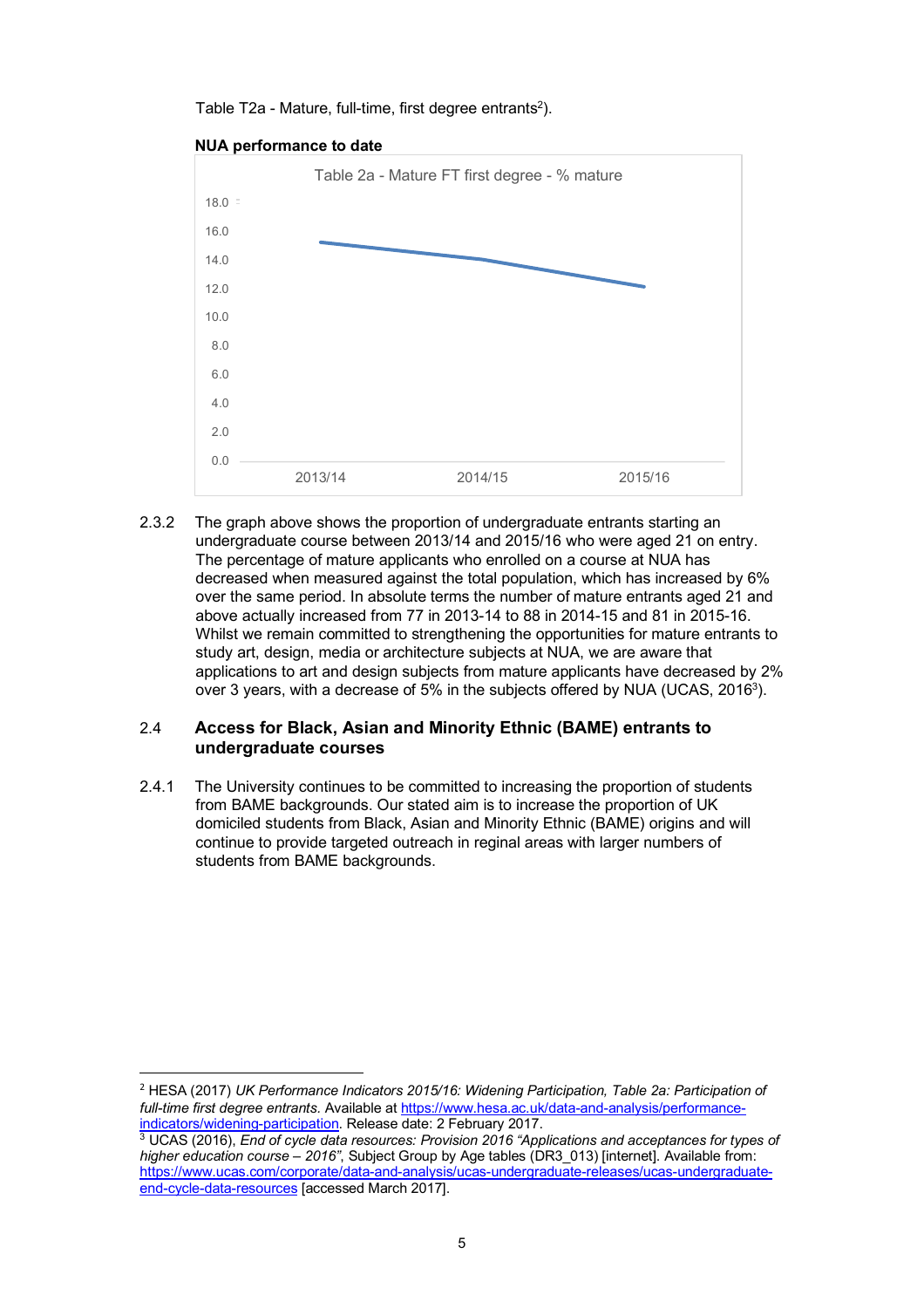#### **NUA Performance to date**



Source: NUA Student Records System

- $2.4.2$  over the past three years, from 6% in 2011/12 to 12% in 2015/16. This continues to be an area of challenge for us both in terms of the regional demographics (a relatively low proportion of people usually resident in the East of England are from BAME backgrounds compared with the rest of England<sup>4</sup>), and our specialist subject mix. A recent benchmarking exercise conducted by the University noted that BAME students accounted for 22% of new entrants to all subjects, however the proportion of BAME students recruited to art and design subjects in 2013/14 accounted for just 6% of all students recruited to courses in this subject area<sup>5</sup>. The percentage of new entrants from BAME ethnic origins has been steadily rising
- $2.4.3$  proportion of BAME students studying at NUA, and we will continue to focus targeted outreach and recruitment activity aimed at increasing the number of BAME students studying and succeeding at NUA. Our progress to date indicates that we are seeing the beginning of an increase in the

#### 2.5 **Student Success targets**

 

- $2.5.1$  Core Values and the Student Agreement is to ensure equality of opportunity for students from diverse backgrounds, providing support where need is identified. In analysing our performance to date, we have focused our analysis on two key indications of success; retention and degree classification outcomes. 2.5.1 One of the key commitments of the University, as expressed through the Mission and
- $2.5.2$  has provided us with a good record of data on which to focus our widening participation activity. In analysing our retention record, we have considered young and mature student populations separately in acknowledgement that the challenges facing students in each group can be very different. We have also looked at the comparative data between different groups within the University's undergraduate population, and have been monitoring relative performance through our Access We have undertaken monitoring of our retention record over a number of years which

<sup>&</sup>lt;sup>4</sup> Comparative data provided by the Office of National Statistics (ONS) and made available through Norfolk Insight [\(www.norfolkinsight.org.uk\)](www.norfolkinsight.org.uk).

 5 Source: HESA statistical release, Table 6a: *Full-time students by subject, level, sex, age, disability and ethnicity***,** 2013-14, <https://www.hesa.ac.uk/free-statistics>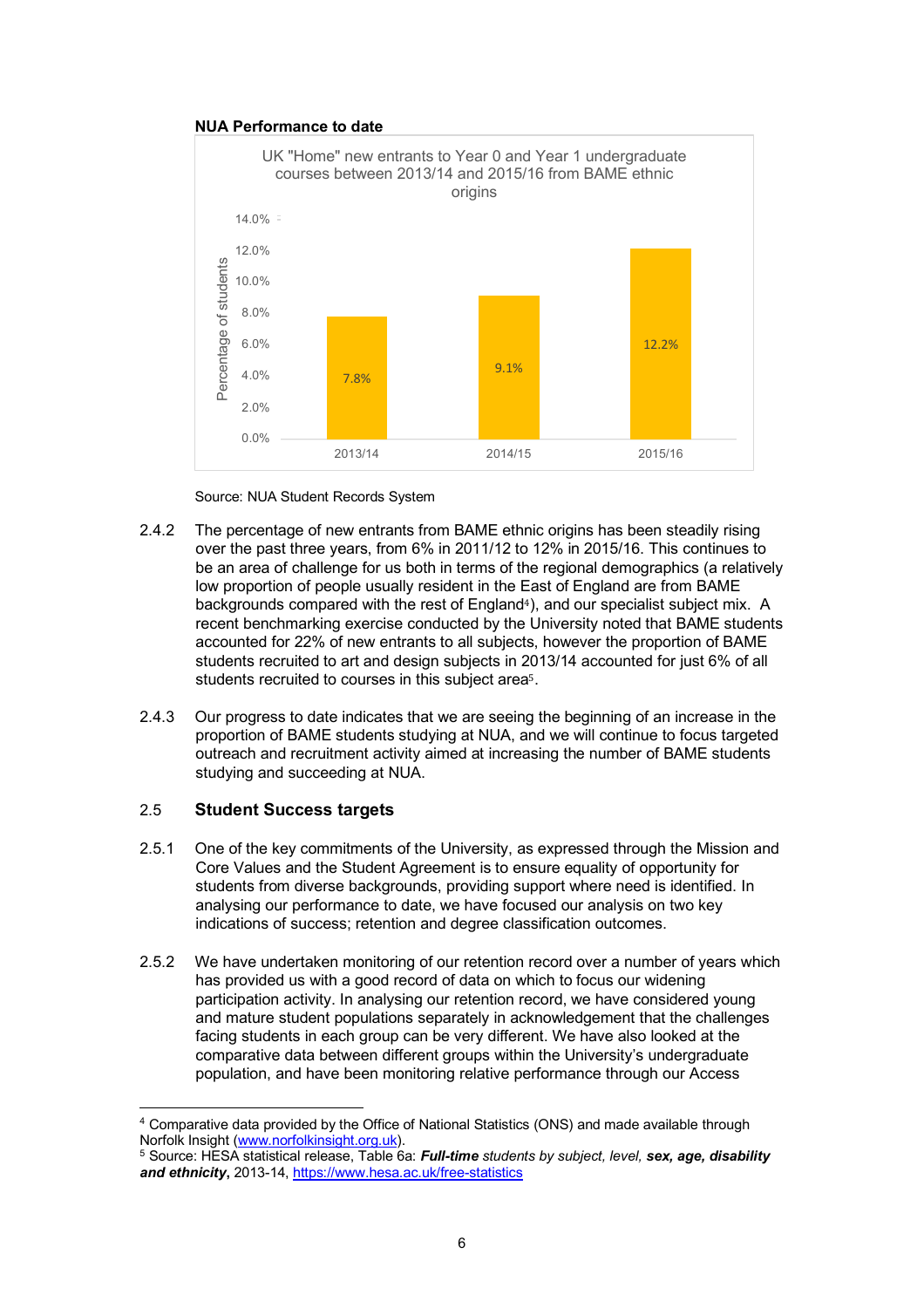Similarly, in considering measures for determining successful outcomes for students, we have been monitoring the differential outcomes for students in different populations by analysing the degree classifications for different groups within each graduating cohort. 2.5.3 Agreement targets.<br>
2.5.3 Similarly, in conside<br>
we have been monii<br>
populations by analy<br>
graduating cohort.<br>
2.6 **Student success**<br>
2.6.1 We aim to continue

#### **Student success: retention of young entrants**  2.6

 $2.6.1$  Higher Education is below 5% and the percentage is lower than the HESA benchmark (HESA, 2017, Table  $3a^6$ ). Through a range of retention initiatives we are seeking to ensure that the percentage falls from 7.9% in 2013-14 to 5.0% by 2019/20 We aim to continue to ensure that the percentage of young entrants who drop out of and to 4.8% by 2020/21.



#### **NUA performance to date**

 



#### 2.6.2 continue or qualify at the University between 2013/14 and 2015/16 and the The charts above summarise the percentage of students who were projected to

 6 HESA (2017) *UK Performance Indicators 2015/16: Non-continuation rates, Table 3a: Non-continuation following year of entry: full-time first degree entrants.* Available at <https://www.hesa.ac.uk/data-and>-analysis/performance-indicators/non-continuation*.* Release date: 9 March 2017.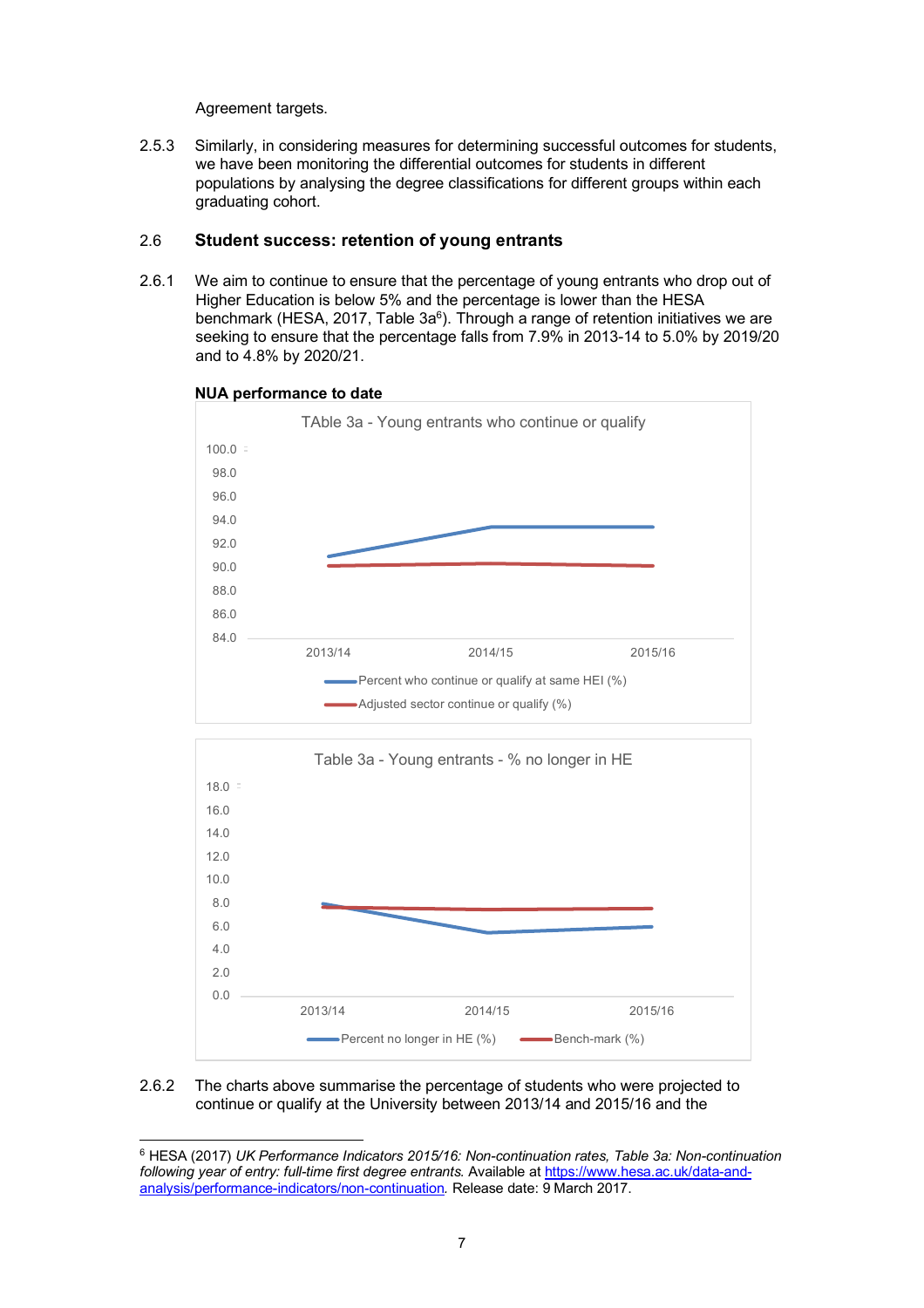percentage of students who leave one of our courses during their first year and who do not continue at another institution. The University has demonstrated a strong track record in retaining its students with over 90% retention since 2011/12. The University will continue with targeted work aimed at retention, for example expanding the number of PAL Mentors, to ensure that we maintain our good record in this area.

#### 2.7 **Student success: retention of young entrants from low participation neighbourhoods**

 $2.7.1$  Participation Neighbourhoods who drop out of Higher Education to 5% and remain below the HESA benchmark (HESA, 2017, Table T3b<sup>7</sup>). From baseline data in 2013/14 of 8% we aim to ensure that this is reduced to 5% by 2019/20 and 4.8% in We are committed to reducing the percentage of young entrants from Low 2020/21.

#### **NUA performance to date**

 

 2.7.2 The tables below show the percentage of young entrants from low participation neighbourhoods who leave higher education in their first year, compared to the same measure for young entrants from other neighbourhoods.



 <sup>7</sup> HESA (2017) *UK Performance Indicators 2015/16: Non-continuation rates, Table 3b: Non-continuation following year of entry: full-time first degree entrants.* Available at <https://www.hesa.ac.uk/data-and>-analysis/performance-indicators/non-continuation*.* Release date: 9 March 2017.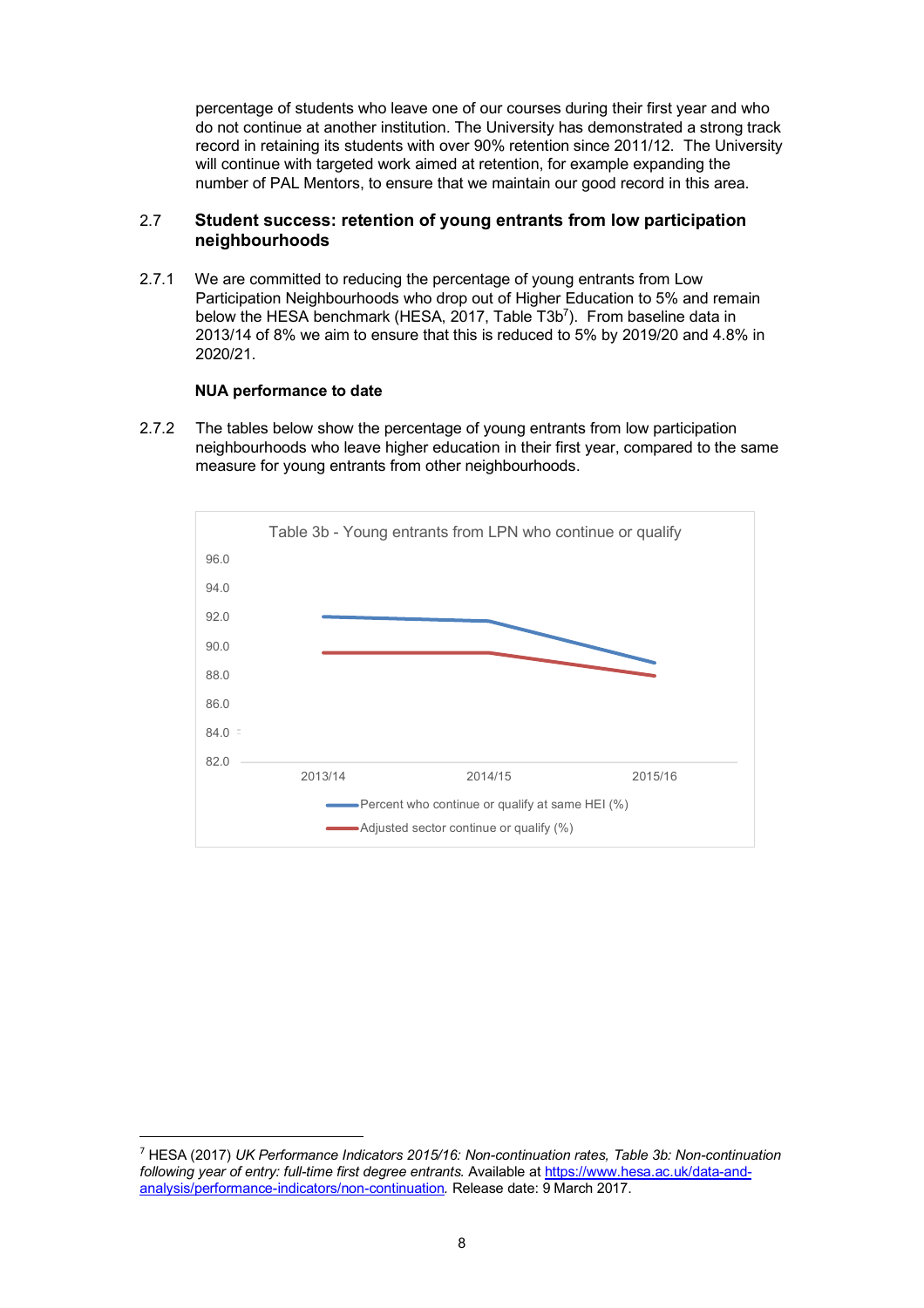

- $2.7.3$  entrants from LPNs who are projected to continue or qualify at this HEI has been projected at 89% in 2015/16 which has declined slightly from previous years. This remains above the benchmark, which has also fallen in 2015/16, but this will continue to be a focus for targeted retention measures. The University continues to perform well in this area. The percentage of young
- 2.7.4 focus on retention initiatives through its inclusive curriculum and PAL Mentor scheme to influence the numbers of new entrants who withdraw from HE altogether. In 2015/16 the University implemented changes to its curriculum delivery across all of its courses to enhance learning opportunities, and extended its studio and workshop opening times with qualified staff in support during the evenings, to offer students more flexibility for planning their learning activity around personal commitments. The full impact is not likely to become apparent until 2017/18, but we continue to monitor the relative achievements of under-represented groups carefully as part of this impact assessment. 2.7.4 The targets set for student success are ambitious and the University will continue to

#### 2.8 **Student success: retention of mature entrants**

 2.8.1 Retention: to continue to ensure that the percentage of mature entrants who drop out of Higher Education falls below 10% and the percentage is lower than the HESA benchmark (HESA, 2017, Table  $3a<sup>8</sup>$ ). In 2013/14 this was 13.7% and we are seeking to reduce this to 10% by 2018/19 and to 8% by 2020/21.

#### **NUA performance to date**

 

 2.8.2 The tables below show the percentage of mature entrants who are projected to continue or qualify at the University and the percentage of mature entrants who leave higher education in their first year and who are no longer in higher education.

<sup>8</sup> HESA (2017) *UK Performance Indicators 2015/16: Non-continuation rates, Table 3a: Non-continuation following year of entry: full-time first degree entrants.* Available at <https://www.hesa.ac.uk/data-and>analysis/performance-indicators/non-continuation*.* Release date: 9 March 2017.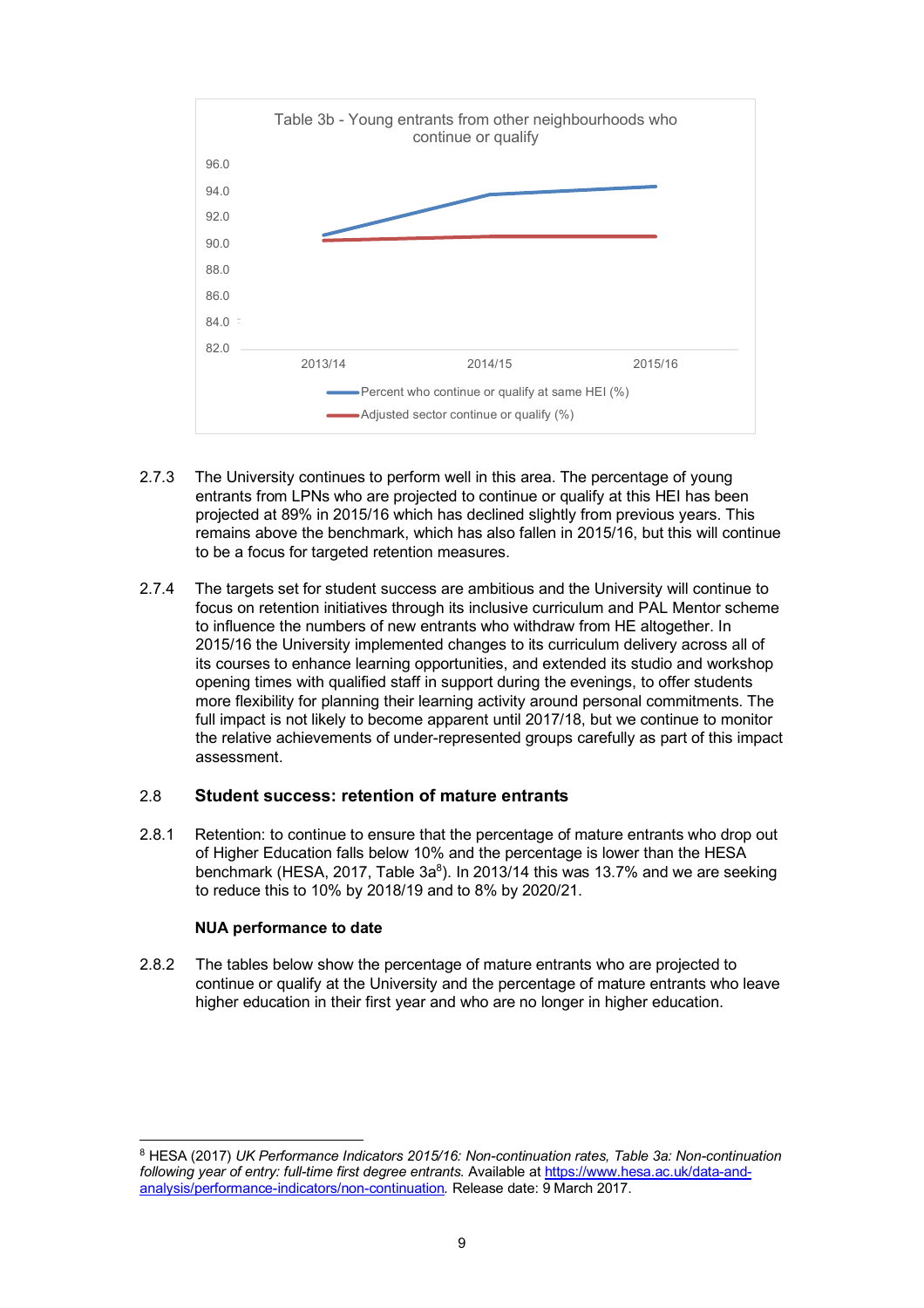



 $2.8.3$  increase in the percentage of mature entrants who were no longer in Higher Education in 2013/14. In 2015/16, we reported that this appeared to have been reversed. The 2015/16 performance indicators show that this indicator continues to fluctuate around the benchmark. The small size of the mature cohort will make this indicator more subject to fluctuation than those measured against the larger "young" cohort. The reasons that mature entrants leave our full-time courses are often associated with personal circumstances that are outside the University's ability to influence. However, the University has continued to put in measures to help mature students to plan outside commitments around their studies, such as longer opening hours in studios and workshops. As part of the 2014-15 Access monitoring return, we noted that there had been an

# hours in studios and workshops. 2.9 **Student success: Retention of students from different socio-economic backgrounds**

2.9.1 Since 2010/11 we have been monitoring the relative retention of students from different national socio-economic classifications (NS-SEC) to test that our courses and support are ensuring equality of opportunity for all students. For the purposes of this monitoring we have analysed the retention results for students in two distinct groups, NS-SEC 1-3 (professional/managerial occupational background), NS-SEC 4- 7 (non-professional occupational background). Students with an unknown socioeconomic classification are excluded from this analysis. This measure will now be discontinued (see section 2.1) but we have included progress to date as part of this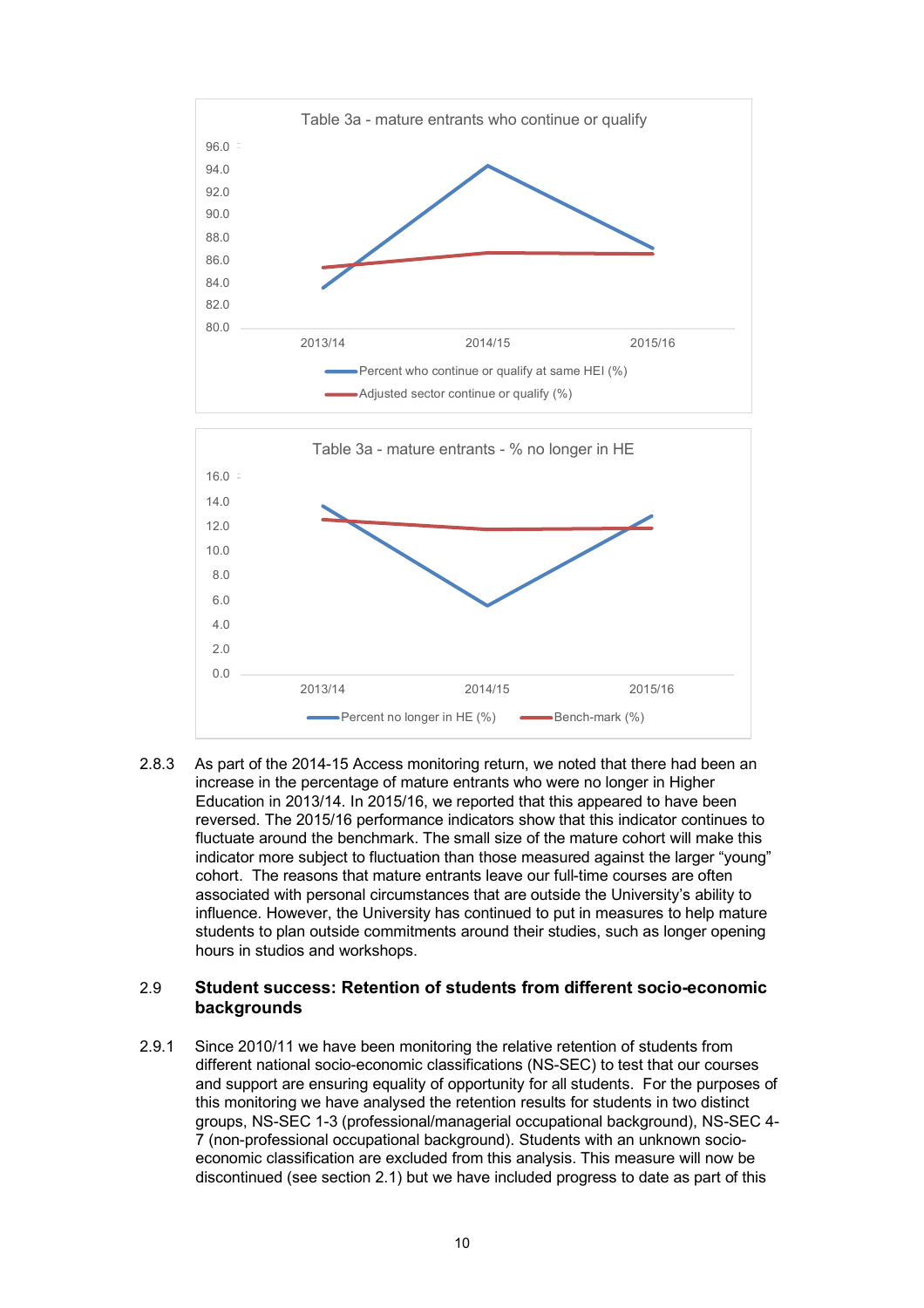evaluation.

 2.9.2 Our aim is to ensure that the margin of difference in the retention of students from NS-SEC 4-7 backgrounds does not fall below 5% of the retention figure for students from NS-SEC 1-3.



#### **NUA Performance to date**

Source: Student Records System

2.9.3 entrants, we will continue to monitor the performance of those for whom we have  data for consistency. 2.10 **Student success: retention of students declaring a disability**  2.9.3 Whilst we acknowledge that the NS-SEC measures are no longer being used for new

 2.10.1 Our aim is to ensure that the margin of differential in the retention of students from under-represented groups and the remainder of the cohort does not fall below -5% for students declaring a disability.



 **NUA performance to date** 

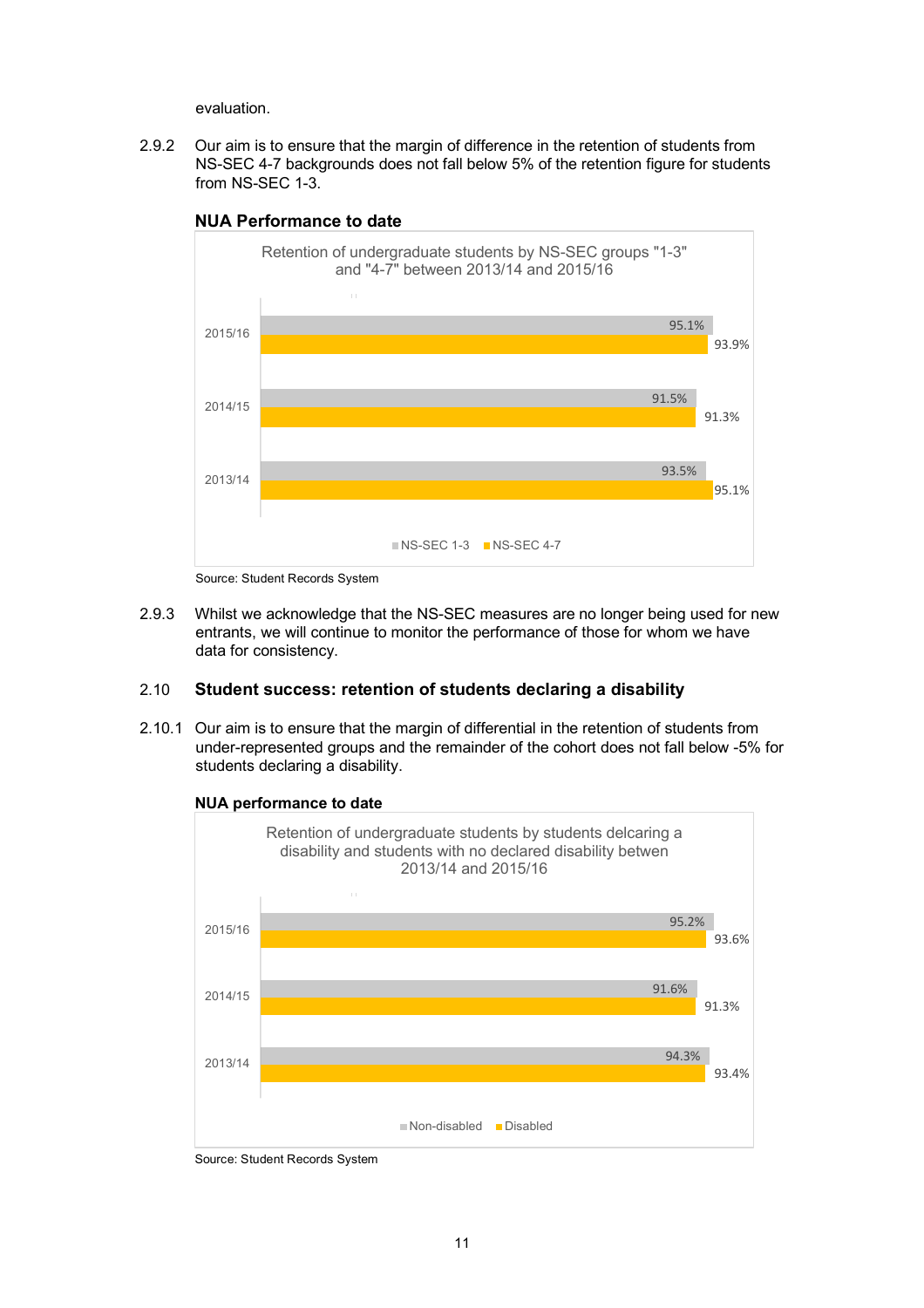#### 2.11 **Student success: retention of students from Black, Asian and Minority Ethnic (BAME) backgrounds**

 2.11.1 We aim to ensure that the margin of differential in the retention of students from under-represented groups and the remainder of the cohort does not fall below -5% for students from BAME origins. The following chart indicates that whilst the University has remained within its 5% target over the past 3 years, BAME students are more likely to have a lower retention rate than their white peers. This remains an area of focus for us in designing our future retention initiatives.



#### **NUA performance to date**

Source: Student Records System

#### 2.12 **Multiple targets – student success and progression**

- 2.12.1 The University considers that the degree classification outcome of its student body is a key measure of both out course success and successful progression into employment. We have been routinely measuring and analysing the degree classifications of students from widening participation backgrounds when compared with their peers for a number of years and see this as a key indicator. In each scenario we have set our aspiration to achieve and retain a margin of differential of within 5% between the achievements of a first class, or higher second class, honours dearee.
- degree. 2.12.2 The following tables outline performance to date.

#### 2.13 **Success and progression: degree classification of students from socioeconomic group NS-SEC 4-7**

 2.13.1 Our aim is to ensure that the margin of differential in the percentages of students from socio-economic group NS-SEC 4-7 achieving a First or Upper Second Class degree classification, does not fall below -5% compared with peers from other socioeconomic groups.

#### **NUA Performance to date**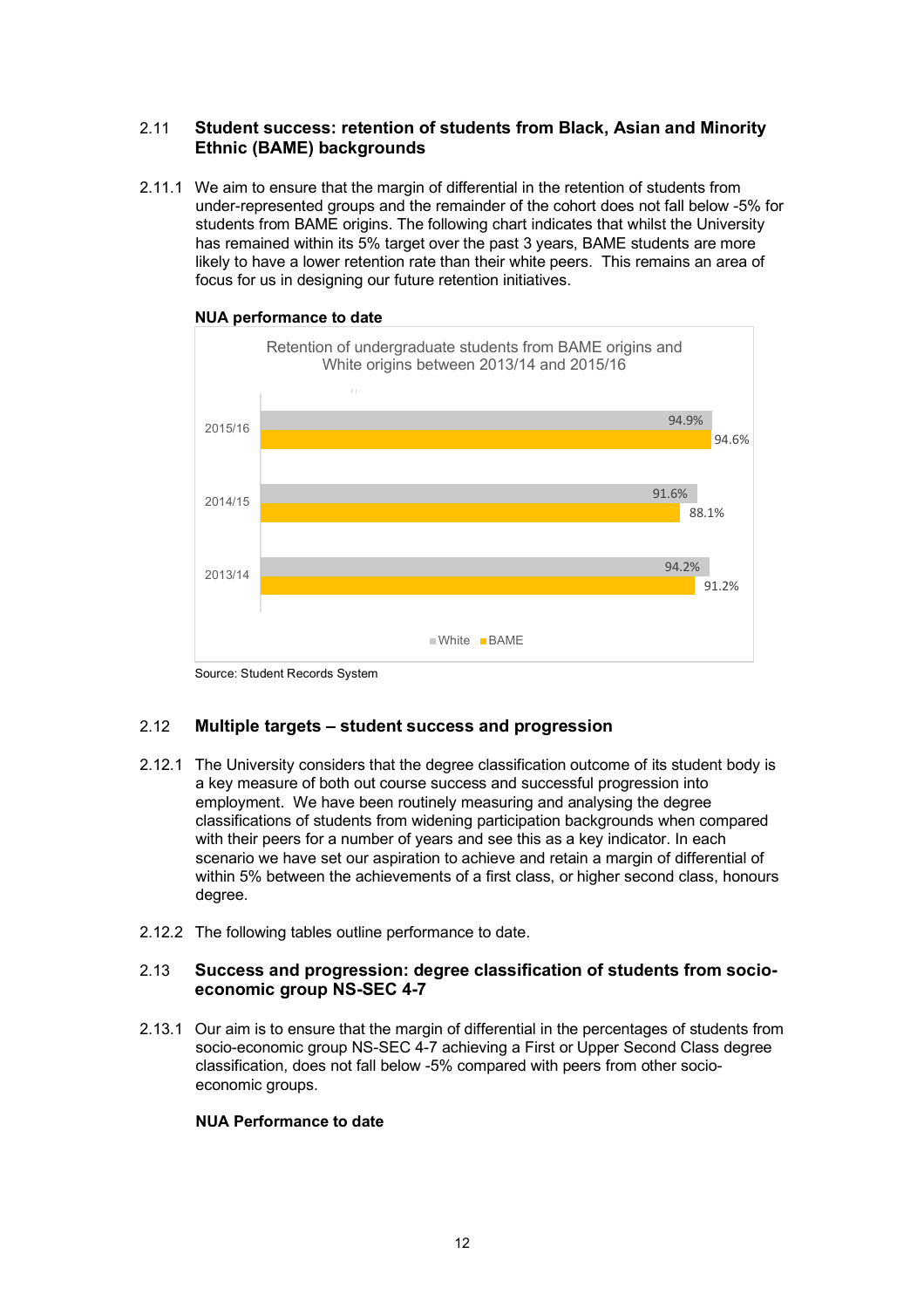

Source: Student Records System

#### 2.14 **Success and progression: degree classification of students with a declared disability**

 2.14.1 We aim to ensure that the margin of differential in the percentages of students with a declared disability achieving a First or Upper Second Class degree classification, does not fall below -5% compared with peers who have not declared a disability.



 **NUA performance to date** 

 2.14.2 Through its inclusive curriculum and teaching practices, and range of support provided for disabled students, the University is maintaining the margin of differential that meets its targets. The anomaly to this set of results is those of graduating cohorts in 2013-14, where students with disabilities under-performed in relation to their peers with no declared disability. This graduating cohort would have largely been made up of 2011/12 entrants who were the last intake before the new fees were introduced in 2012/13. There is anecdotal evidence that students who might have normally completed an additional preparatory courses after A-levels, such as a Foundation Diploma in Art and Design, had chosen to apply for a degree course without doing this in order to avoid paying the higher fees under the revised fee

Source: Student Records System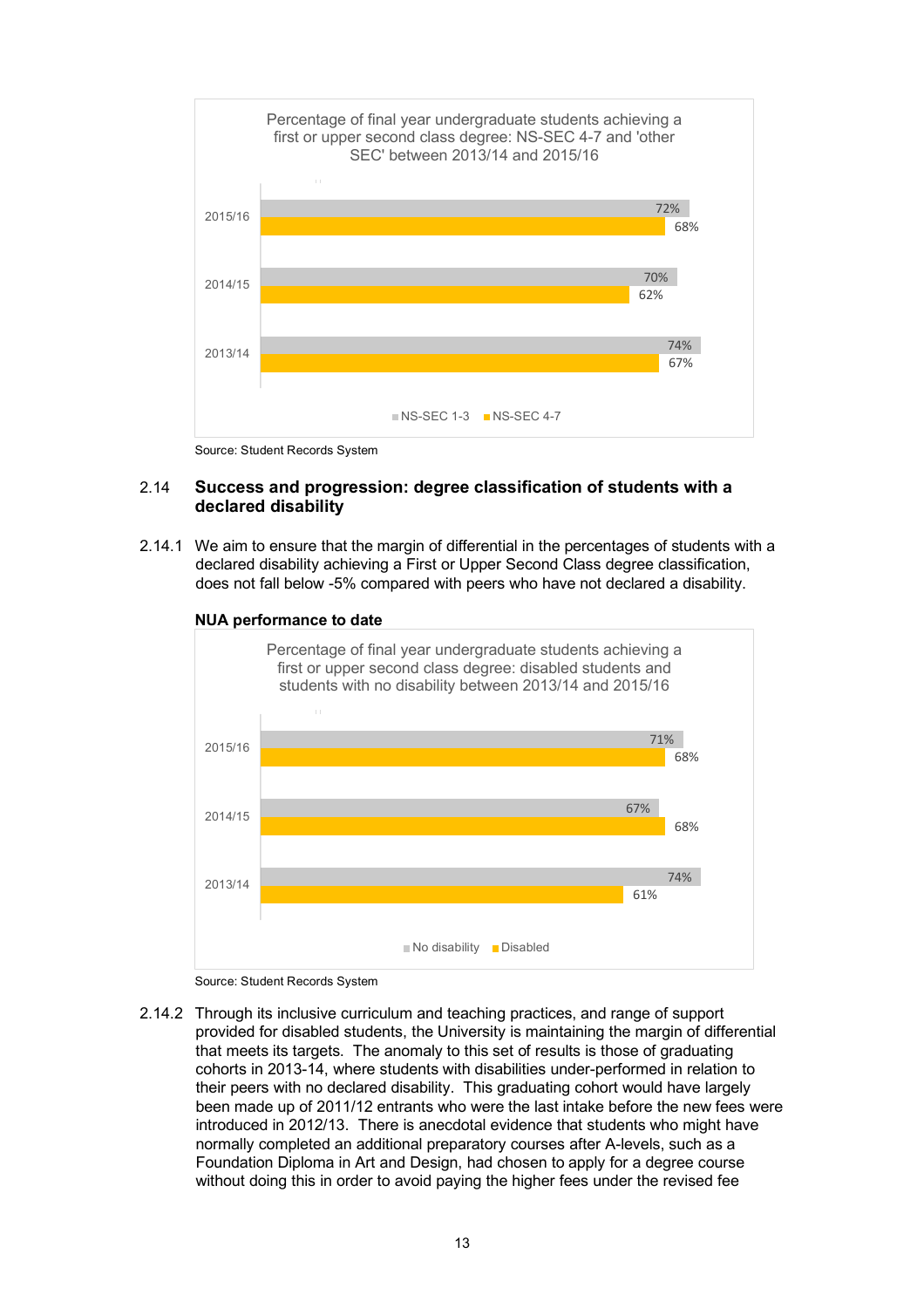regime.

#### 2.15 **Success and progression: degree classification of students from BAME backgrounds**

 2.15.1 Again our aim is to ensure that the margin of differential in the percentages of students from BAME backgrounds achieving a First or Upper Second Class degree classification, does not fall below -5% compared with peers from a predominantly white background.





- 2.15.2 The achievement of a First or Upper Second class degree for BAME students compared to their white peers is an area that has already been identified as one requiring enhanced intervention by us through our own monitoring processes. Whilst the numbers of BAME students is small in each graduating cohort, the performance to date has resulted in a greater degree of fluctuation than anticipated. We are continuing to monitor the performance of BAME students compared to their White peers. In 2015-16 we improved our in-year reporting and introduced in-year monitoring reports to enable early intervention based on provisional results from Year 0 onwards and we were pleased to note that at the end of 2015/16 the performance of BAME had improved from 2014/15.
- 2.15.3 This will remain a key area of focus for our student success initiatives in order to further explore the challenges that may be impacting on BAME students at NUA and support measures that we are able to introduce in an effort to improve the relative performance of BAME students.

#### 2.16 **Progression: employment indicators for students six months after graduation**

 2.16.1 In taking an indicator of success for graduates of the success or otherwise of the various groups of WP students we have provided an analysis on the employment data obtained through the Destination of Leavers from Higher Education Survey (DLHE) conducted on 2012/13, 2013/14 and 2014/15 graduates. The following charts show the percentage of survey respondents who were in work and/or further study 6 months after graduating for young and mature entrants, students from Black, Asian, or Minority Ethnic (BAME) backgrounds. different socio-economic backgrounds, students with disabilities and students from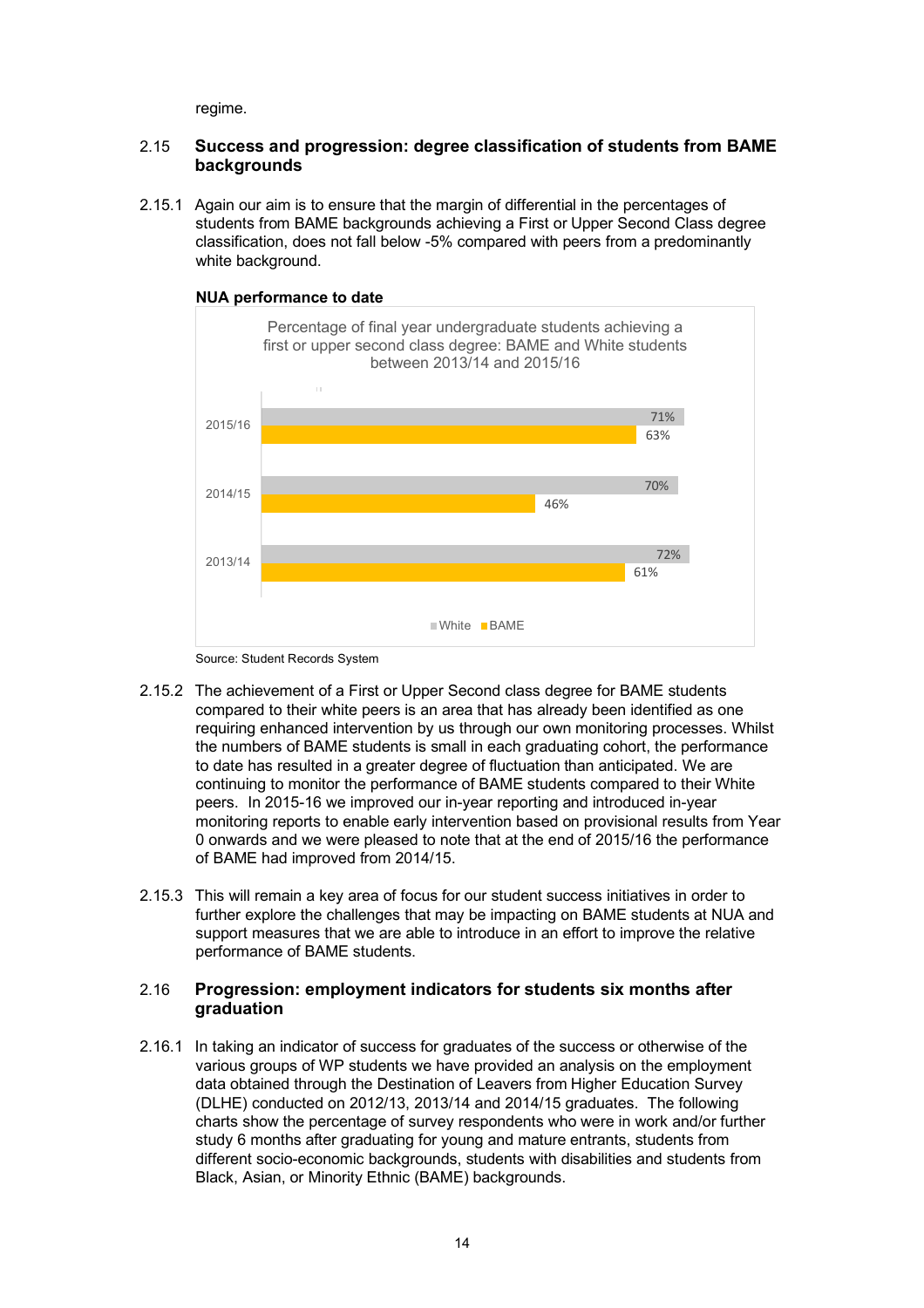

Source: Student Records System DLHE data

 2.16.2 From our DLHE results mature entrants do not appear to be at a disadvantage in obtaining employment or further study after graduating. When looking into the type of job that each group are reporting, mature applicants appear to be more likely to obtain professional or managerial employment (Standard Occupational Class (SOC) 1, 2 or 3) with 80% of mature graduates obtaining employment in SOC 1-3.





 Source: Student Records System DLHE data

 2.16.3 When viewing the employment results for students from different socio-economic backgrounds, our results have consistently shown that a high proportion of graduates from NS-SEC 4-7 are either employed or in further study 6 months after graduation. This shows an improvement since 2011/12 when 87% of graduates from NS-SEC 4-7 backgrounds were in further study or employment, compared to 94% of graduates from NS-SEC 1-3.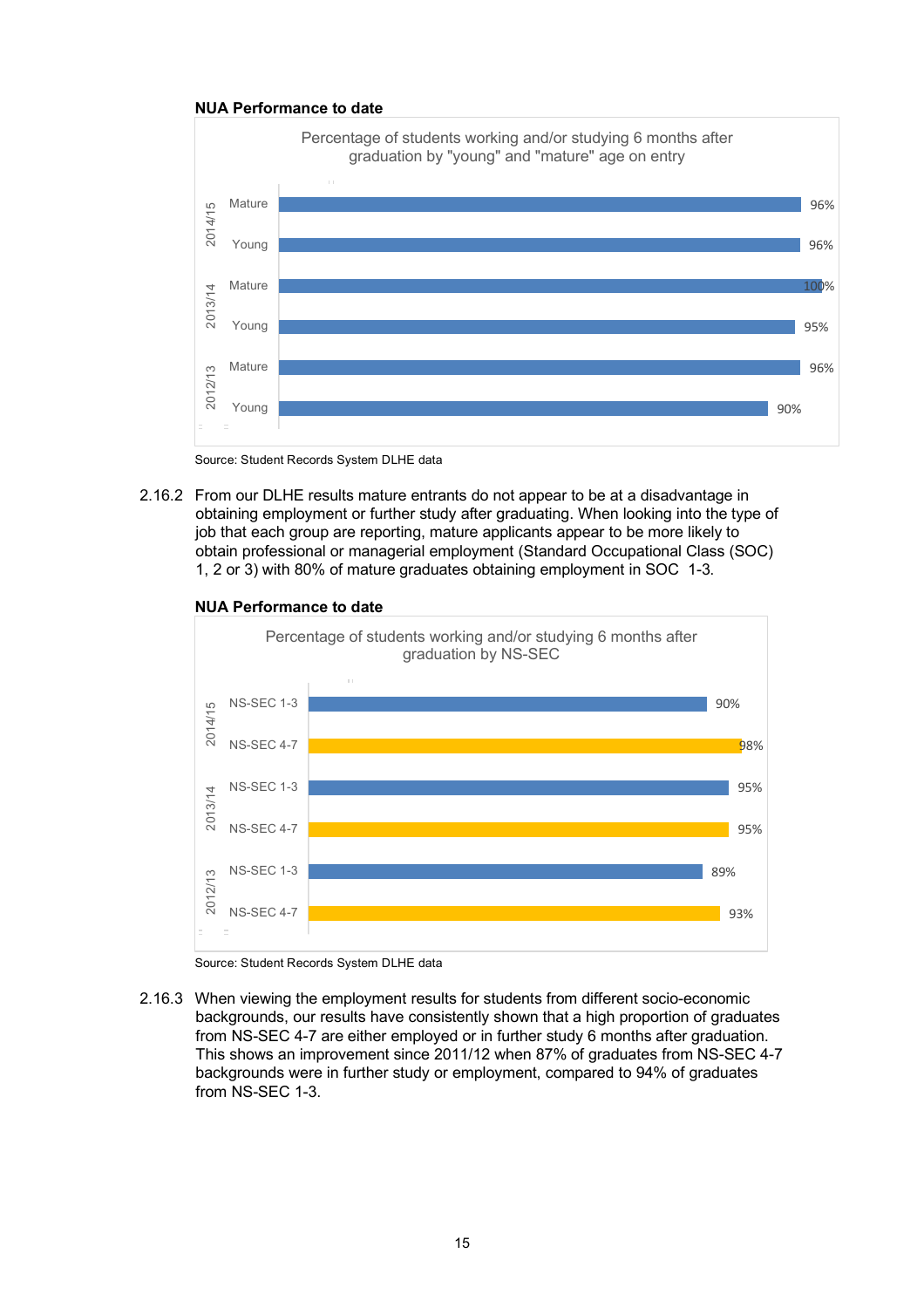

Source: Student Records System DLHE data

2.16.4 The 2014/15 DLHE data also indicates that there are relatively small differences in the percentage of graduates with disabilities in employment or further study at the time of the survey. There is slightly more fluctuation when we consider the type of employment. In January 2016, 58% of graduates with a disability were in professional or managerial employment compared to 60% of non-disabled graduates. The commensurate measures for January 2015 were 57% of graduates with a disability in professional or managerial employment compared to 68% with no disability.



Source: Student Records System DLHE data

 2.16.5 The 2014/15 DLHE results indicate that the percentage of students from BAME backgrounds is lower than their white peers from the same graduating cohort. As with mature graduates, the numbers of BAME graduates are small making percentage indicators less reliable than for the larger population of white students. When considering the type of employment, BAME graduates appear more likely to be in professional or managerial employment categories; in 2014/15, 72% of BAME respondents were in employment classed as professional/managerial compared to 59% of white peers. For 2013/14 this figure was 73% of BAME compared to 65% of their white peers. Similarly in 2012/13 71% of BAME graduates were in professional or managerial employment compared with 65% of white graduates.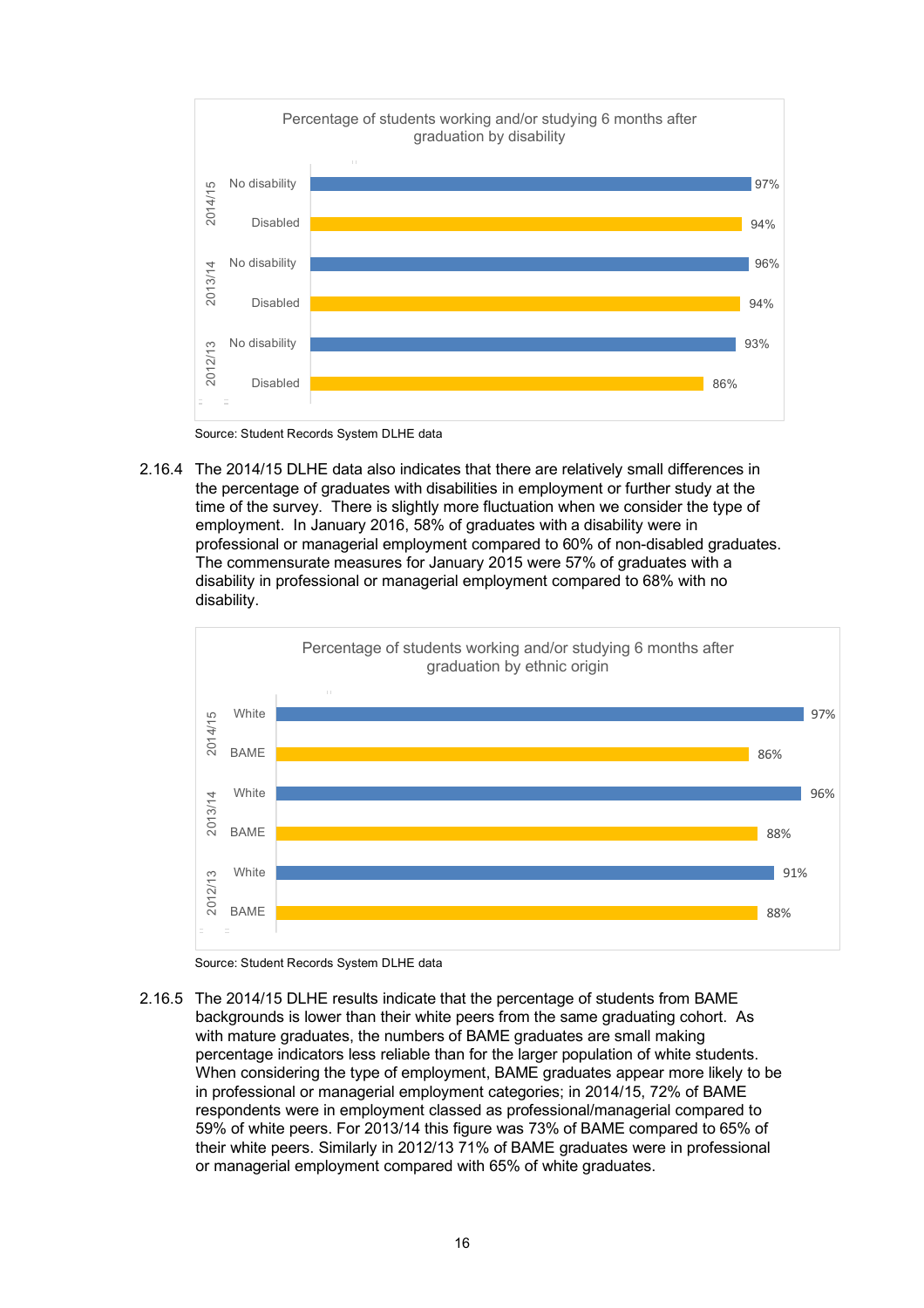## <span id="page-16-0"></span> **3 Fair Admissions**

- 3.1 Admissions procedures at the University are designed to offer equal access to all applicants. The University works closely with SPA (Supporting Professionalism in Admissions) to ensure currency of admissions practice and to facilitate professional updating with regard to its admissions processes. The University also continues to engage with UCAS, GuildHE (Admissions Network), specialist art and design admissions fora and CHEAD to enhance its admissions procedures in keeping with current and emerging best practice in the sector. Revisions to entry profiles, published information, and procedures for assessing the needs of applicants with disabilities fully engage with SPA advice and Competition and Market Authority guidance.
- $3.2$  invited to interview and their potential is assessed on the quality of their portfolio of creative work. Applicants access information on the application and interview process, portfolio preparation and other services provided by the University through the on-line Applicant Portal. The University has continued to improve the information delivered through this portal which we believe enhances the experience of applicants enabling them to make arrangements for interviews online, at their convenience. This assists applicants from all backgrounds in simplifying the application and entry process and providing contact information for further queries. Feedback from applicants collated from the 2015/16 admissions round indicated that 97% of respondents agreed that the Applicant Portal was easy to use and 97% agreed that the information was clear and useful to them. In common with the majority of art, design and media HE providers, applicants are
- $3.3$  an initial offer is made on the basis of the academic judgment of the interview panel, and support needs are further assessed by the Disability Support Group to ensure that the University can meet students' individual requirements and facilitate reasonable adjustment where appropriate. The Applicant Portal contains information on how to access disability support for the interview and an explanation of the application process. The University has in place specific provision for applicants who declare a disability;
- 3.4 The University continues to maintain and extend its Progression Agreements with FE colleges, schools and academies, employing the principles and protocols developed by lifelong learning networks such as the National Arts Learning Network. We maintain our active engagement in the National Arts Learning Network, as an integral part of the UK Art and Design Institutions Association (UKADIA), who continue to help disseminate good practice within the sector.

#### **4 Fees**

 $4.1$ 4.1 Tuition fees for new entrants from 2018-19

> The University will charge the maximum level of fees on its undergraduate courses, as allowed by Her Majesty's Government and subject to the outcome of the Teaching Excellence Framework. For the time being, we are working with a figure of £9,250, which is the confirmed maximum fee level for 2017/18. The maximum fee level for 2018/19 has not yet been published by the government. When it is published, we will confirm the fee level on our website.

> In later years, fees will rise by no more than inflation and within permitted parameters from Her Majesty's Government.

> The same fee level will be set for all undergraduate courses offered by the University.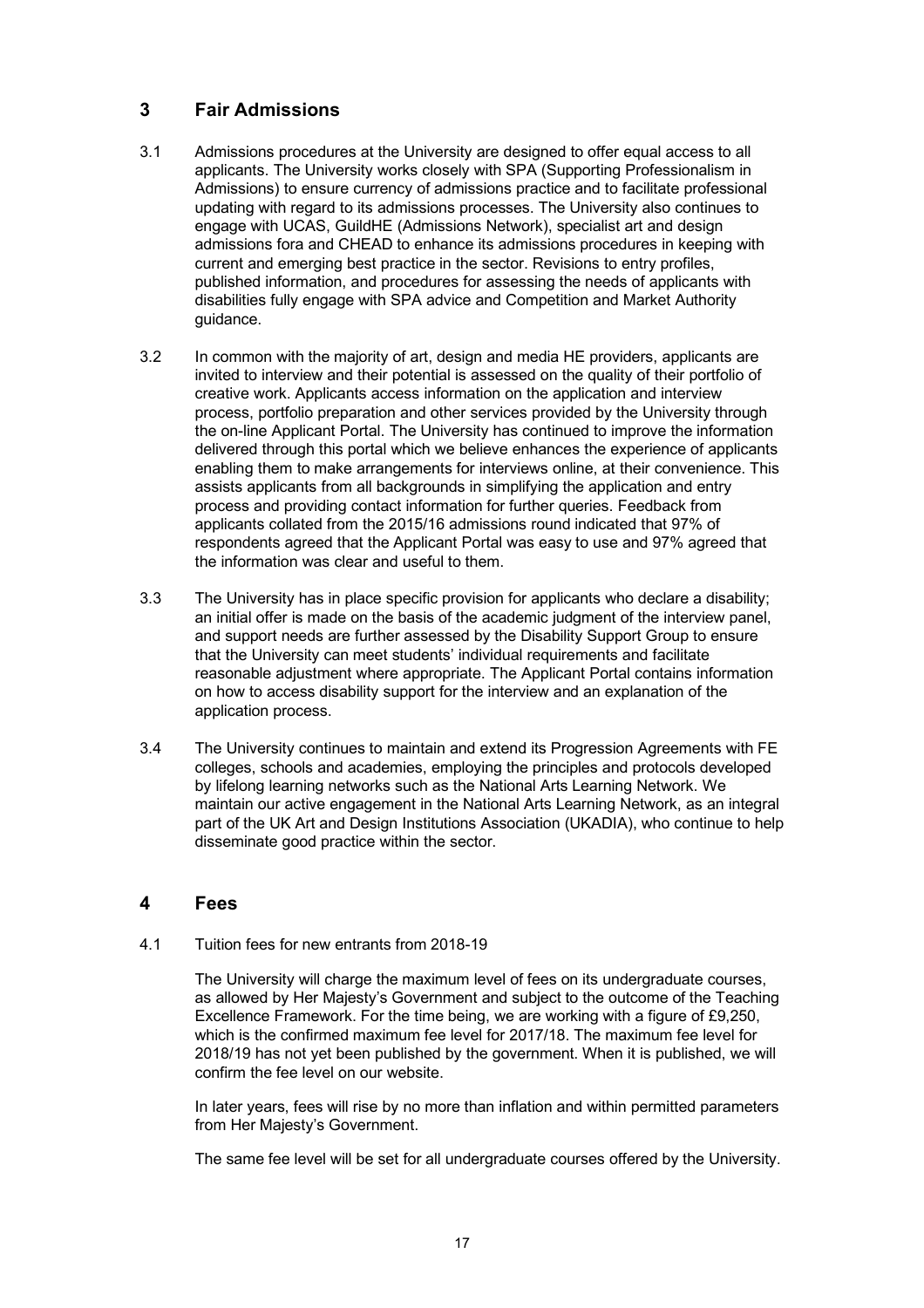#### **5 Expenditure on access, student success and progression**

- $5.1$  support, access, and student success and progression measures. This equates to approximately 26% of the forecast higher fee income. The University expects to spend approximately £1,625,000 in 2018-19 on financial
- 5.2 This expenditure will be broadly split between direct financial support for students (£895,000) and access, student success and progression measures targeted at under-represented groups (£730,000).
- $5.3$ All of this expenditure is countable under the definition provided by the Office for Fair Access (OFFA).

## **6 Expenditure on financial support**

- $6.1$  University will provide additional financial support. The University remains committed to the provision of bursaries for students with low household incomes as an effective measure in encouraging students to remain on their course. To maximise support from students from under-represented backgrounds the
- $6.2$  impact on students' choices of institution, or on retention rates, evidence routinely monitored by the University shows that the percentage of students withdrawing from their course who received (or were eligible to receive) a bursary is lower than the percentage of students withdrawing who were not eligible to receive a bursary. Whilst some research has shown that financial support does not have a significant

| Academic year | % of students eligible to<br>receive a bursary who<br>withdrew during the year | % of students not eligible to<br>receive a bursary who<br>withdrew during the year |
|---------------|--------------------------------------------------------------------------------|------------------------------------------------------------------------------------|
| 2013-14       | 2.1%                                                                           | 4.3%                                                                               |
| 2014-15       | $3.8\%$                                                                        | 6.2%                                                                               |
| 2015-16       | 2.9%                                                                           | 7.6%                                                                               |

- 6.3 operation of which the bursary is but a part. The University will continue to monitor this data to ensure that it is effectively targeting its bursary provision. We acknowledge that this will be attributable to a range of retention measures in
- 6.4 In 2018-19 the University will offer a bursary of  $£1,000$  per annum to new entrants if household income is assessed at £25,000 or less. The University will also offer a bursary of £500 per annum to new entrants if household income is assessed as £25,001 to £42,875. The bursary will be payable in February 2019. Students who withdraw prior to 1 February 2019, or who are not in regular attendance at this date, will not receive the bursary payment.
- 6.5 income and our assumption that we will continue to receive other sources of funding to support under-represented groups, such as the HEFCE premium to support successful student outcomes. If the latter is reduced, we will have to consider which areas of activity should be prioritised. The affordability of this financial support is based on our estimates of additional fee
- 6.6 2018-19. These students should refer to the earlier years Access Agreements for the terms of these bursaries, which can be found at <www.offa.org.uk>. We will continue to honour existing bursary commitments for continuing students in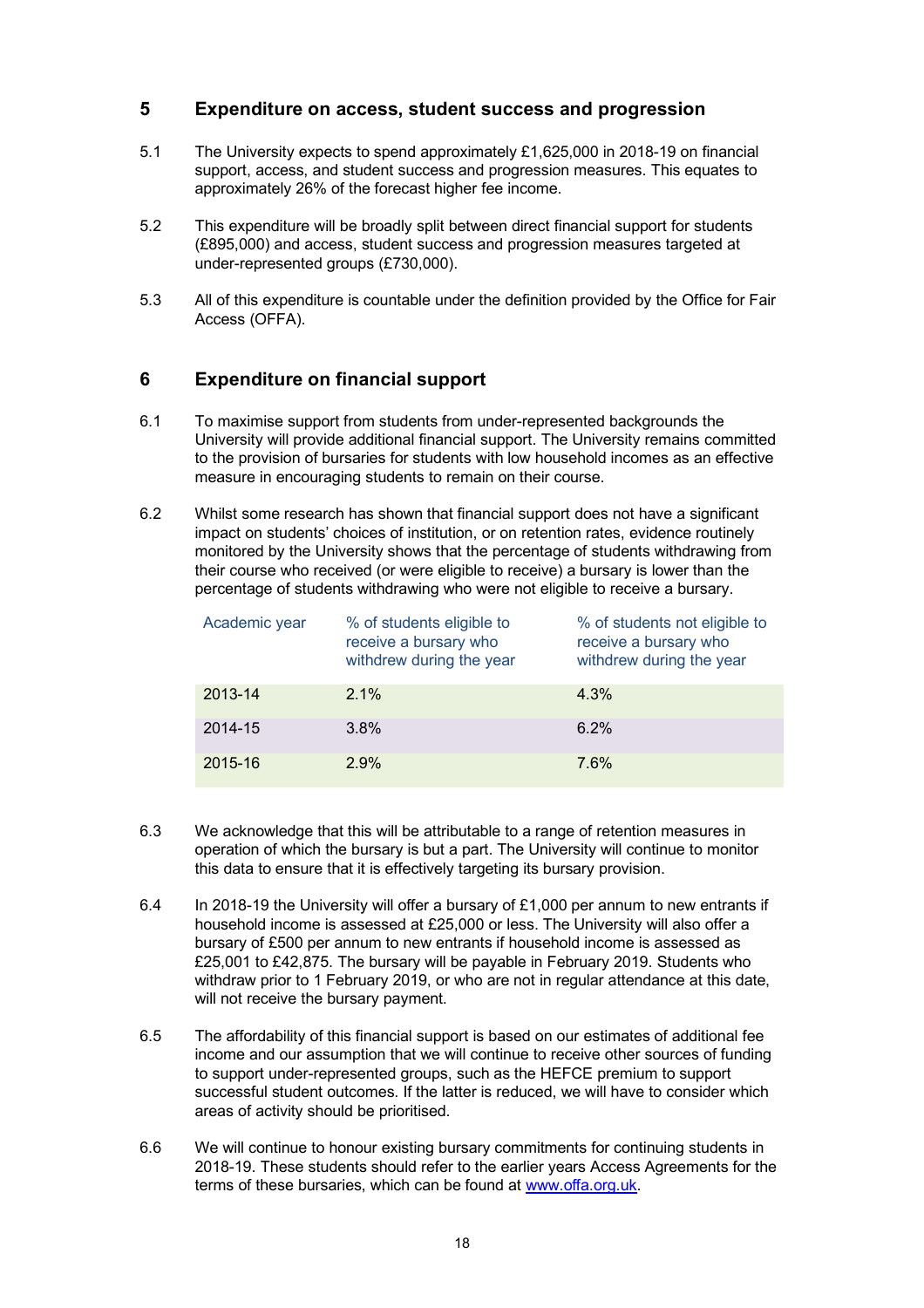## <span id="page-18-0"></span> **7 Access – overview of planned activities**

- $7.1$  admissions data, but with the express purpose of addressing stretching targets and benchmarks related to fair access, equality and diversity. We plan our outreach for groups under-represented in HE based on statistical evidence and our ability to measure our progress against milestones. As a mature institution our outreach practices are well-established and we continually refine and revise admissions processes to ensure an appropriate balance of activities divided between providing learner opportunity, recruitment and retention. Whilst we write of well-established practices in terms of measuring impacts and planning activities, it is also true to say that for specialist arts subjects in schools, particular, unprecedented challenges are starting to emerge in the relation to the eBacc and a clear shift away from arts and humanities in the school curriculum. These challenges compound issues of the deficit in cultural and educational capital experienced by WP learners and we would like this to be noted in relation to resources, expenditure and the perception that arts subject specialists are having to work disproportionately harder to raise aspiration and attainment in schools in the face of this set of challenges. Emerging practices in reaching WP students are informed by sector partners and peers, national references and data and more regional feedback from schools, colleges, individual applicants and other public and private sector organisations. Our re-stated intention is to continue to build on such activities, which are concentrated around WP learner constituencies in the wider community. The University's access and outreach activities are planned in the light of entry and
- $7.2$  Show 8 in Norwich between June and October. The event was intended to provide a regional focus for the arts and to raise the profile of local successes within regional schools and colleges through workshops and commissions. To facilitate the live outreach work and study sessions a City Coordinator was employed to deliver outreach to the hard to reach rural communities which has continued beyond the duration of the show. Specific groups such as adult learners and looked after children were also a focus for this activity. Works by Akomfrah and Mathieson, Abake and Anthe Hamilton provided a focus to engage with Black and Minority Ethnic issues and to target these groups, which are traditionally, nationally under-represented in HE. Working with an artist in Great Yarmouth, minority groups were invited to design horse brasses to attach to horses in a parade through the City, engaging rural and agricultural communities with this art projects within the wider county and region. Creative workshops were run all summer with key partners including local community groups engaging with mature learners and potential young applicants identified from the IMD/NUA and Arts Council LPN map. NUA students, including mature students, were engaged as Live Guides throughout the show. They also staged Take Over events, a float at the Lord Mayors Show and other initiatives. Those initiatives which have been successful in reaching hard to reach communities have continued throughout the year and will continue to do so this summer. Overall, the event for the City attracted over 100,000 visitors, 2.8 million web hits, and live engagements with over 1800 targeted learner groups. These figures are independently verified by external auditors of the BAS8. In 2016, Norwich University of the Arts was lead partner and host of the British Art
- 7.3 Evidence gathered in relation to our targets, milestones and activities has been obtained through questionnaires and semi-structured interviews, with views and evaluations systematically gathered and weighed from participants in 'taster' sessions, portfolio advisory sessions where pre- and post-activity evaluations were conducted with participants from Low Participation Neighbourhoods (LPNs). In a significant number of cases, participants who stated that they were not considering applying to Higher Education prior to the session had changed their minds as a result of experiencing a 'taster' or other outreach session. It should be noted that this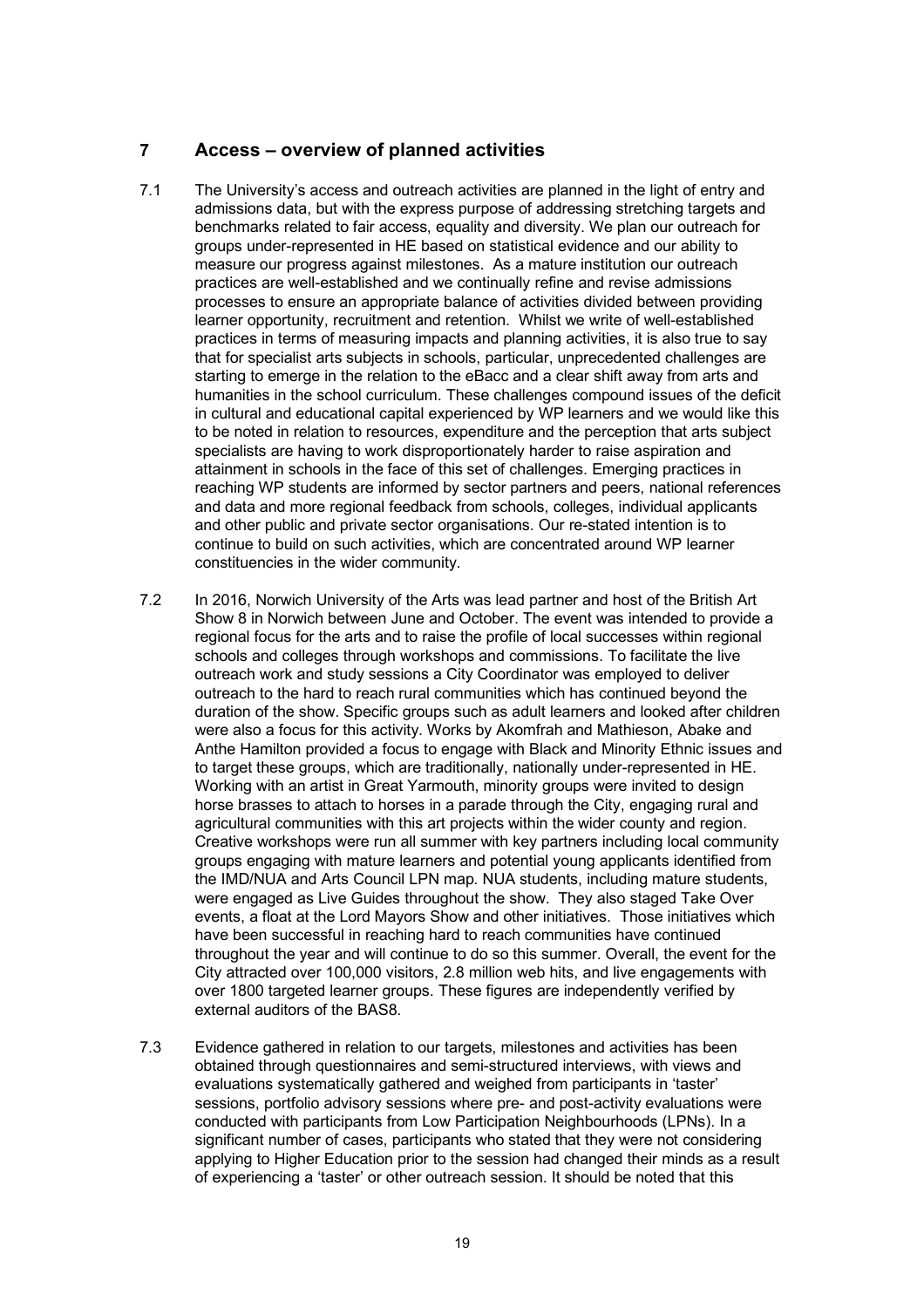decision to apply did not solely pertain to the University, but that many then had a wider aspiration to enter UK HE both within and often beyond the region. This being said, the increased level of challenge already being experienced in the arts is significant for specialist institutions.

- 7.4 For 2017-18 the University aims to work towards it targets by revisiting and revitalizing its Progression Agreements (PA's) and to re-examine its approaches to curriculum matching for effective outreach and progression. Most of the PA partners were identified as prioritised at a time when AimHigher and NALN were extremely active in the HE/FE environment, and with the changes in school curriculum and learning opportunities for potential mature applicants the agreements are now ripe for review or recasting. In the forthcoming period, particular focus will be placed on local schools and other partner organisations where art and design remains a key learning opportunity. The University continues to support its Student Success Fund (SSF) of around £30k per annum to support and enhance the access, retention and attainment for WP students and the University's Learning and Teaching Fund makes an important contribution to supporting staff in understanding issues around fair access and fair opportunity.
- $7.5$  events across the region and beyond, the University works closely with an ever increasing range of feeder institutions, schools, colleges and community groups to engage with those groups who would not naturally consider Higher Education as a future prospect. The legacy of the British Art Show 8 gives greater profile and adds momentum to these outreach initiatives. In addition to a continued presence at key Information, Advice and Guidance (IAG)
- 7.6 Between May and October 2017 NUA is partnering Houghton Hall and the *beLong*  project to deliver workshops to 44 schools. Selected NUA students are working with a Writer in Residence and Artist in Residence each week to school groups from Year 3 to Year 13. For many of these school students this will be their first engagement with arts and a university and we will be liaising with schools to try to gauge the impact on attainment of these sessions.
- $7.7$  incorporate practical subject demonstrations to demystify and democratize subject practice and link it to employability. This initiative has been increasingly well attended over the years and is now a real feature of the Schools and FE calendar and in 2017 these days will take place in June and July. This is hugely important in terms of the engagement of the University with teachers, advisers and education and industry professionals from secondary and tertiary partner institutions and is key to encouraging informed progression to HE. In addition, in terms of 'reaching in' to schools at all levels, the Schools and Colleges Days and other associated events represent vital opportunities to provide accurate, clear and essential information to those (influencers) whose opinions carry great weight in terms of career and subject choices for pupils from Primary to Tertiary level and adult education. The Schools and Colleges Day in June each year has been expanded further to
- $7.8$  with no prior HE experience into the University environment, and these continue to be extremely popular. The University has built strong links with regional local adult education providers over the past five years and provide bespoke portfolio workshops and other subject/HE transition sessions for mature applicants to ensure additional support through the pre-application and application process. The University continues with its commitment to the established and very successful Student Ambassador Scheme as an effective tool for communicating with prospective applicants, interviewees and other visitors to the University. The Student Ambassador Scheme is in its 10<sup>th</sup> year and continues to grow in importance, maturity and stature in relation to outreach and external engagement. The Outreach Ambassador Scheme, where students deliver workshops and activities in schools has expanded in 2016 and for Taster sessions and short courses are frequently geared to attract mature learners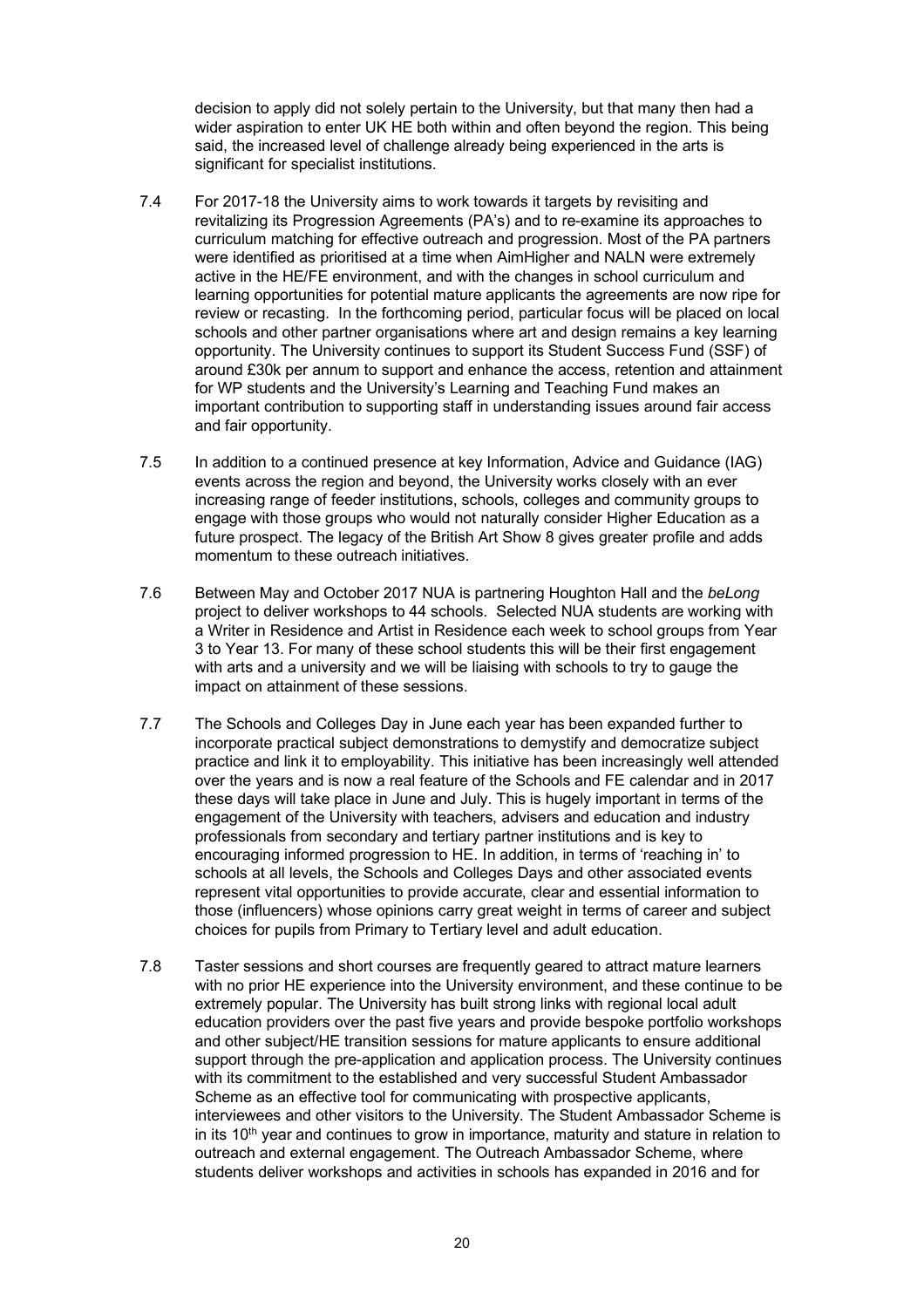2017 – 18 will be rolled out further in response to demands from Teachers as established in the Schools Research Project.

- <span id="page-20-0"></span>7.9 to raise attainment in arts, design and media subjects taught in schools, and encourage wider participation in higher education. As a specialist institution we do not have the capacity or expertise to take responsibility for raising attainment across all subjects, and it is not feasible for us to commit to sponsoring a specific school. However, our extensive activities with schools and partner institutions are designed to raise attainment in our areas of subject specialism. It is through the activities outlined in paragraphs 7.4 to 7.8 that the university will aim
- $7.10$  applicants of Black, Asian and Minority Ethnic (BAME) origin, and this has included outreach sessions at a number of feeder sources with BAME and WP demographic. This, as mentioned before, is an area of challenge in terms of subject and geography for the University; but it is also a challenge that we recognize and are working hard to make progress. Over the past 4 years, the University has built on existing outreach activity with schools/colleges in Greater Manchester, Blackpool, Bedford, Hertfordshire, Leicester, Kingston and Greater London and the South East to pro- actively reach out to students from BAME backgrounds. The impact and effectiveness of these initiatives will continue to be monitored. The University continues to strive to enhance its engagement with potential
- $7.11$  is working closely with other HEIs and FECs in the region through the NCOP project. The Network of East Anglian Collaborative Outreach was established late 2016 and work has begun to ensure that students identified through HEFCE data work closely with Higher Education Champions to focus on KS5 and opportunities for university and degree level apprenticeships. In addition, and complementary to, the access work already mentioned above, NUA

#### **8 Student success – overview of planned activities**

- $8.1.1$  our adjusted sector benchmark for young, mature, Low Participation Neighbourhoods and overall aggregated entrants, but the University also acknowledges that there are areas for improvement and some areas where progress is incrementally and increasingly challenging within the current operating context for HE, but for specialist universities, transport communications and our location as reflected in our targets and Our retention and accompanying data generally confirm that we continue to exceed measures.
- $8.1.2$  those HE students originating from WP backgrounds who are statistically more prone to withdraw from higher education during their course of study, but will, by the inclusive nature of our delivery, incidentally benefit all students. The retention activities outlined in this section are specifically intended to support
- $8.1.3$  continue to increase its ongoing support to students from under-represented groups in various forms. The demands on student support, the expanding scale and importance of the PALs Scheme and the increasingly complex profiles of individual learner support needs mean that this area of work is continuing to grow and develop In order to maintain current levels of retention, the University anticipates it will need to apace.
- 8.1.4 As mentioned previously, one of the keystones of the University's pro-active approach to retention is its continuing – and expanding - support for the Peer Assisted Learning (PAL) Mentoring Scheme. The PAL Mentoring scheme provides training for undergraduate and postgraduate students to become subject-based mentors for students in successive year groups. The Scheme has been implemented across all undergraduate courses at NUA since 2006, and in conjunction with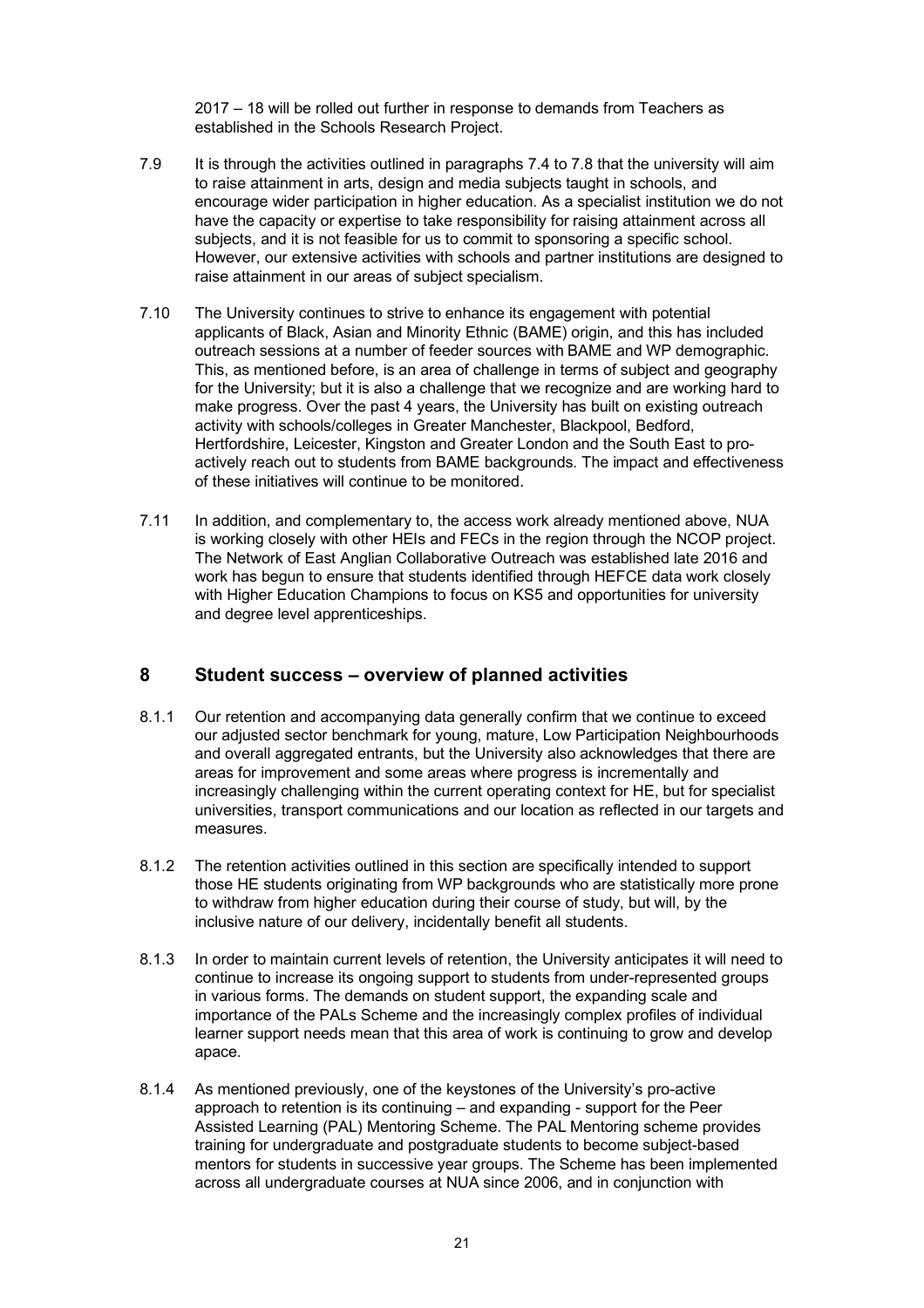refinements to student support, finance, disability support, pastoral guidance and counselling, retention has steadily risen to its current level of 95% average across all years of study. The Scheme now boasts some 70+ trained mentors with staff support and an increased operating budget in recognition of the additional demands of undertaking HE study – particularly for those students who may be first generation entrants, care leavers or BAMR entrants who may not be native English speakers.

- $8.1.5$  some additional hourly paid support whose responsibility is to organise training for the mentors and to provide an academic and pastoral lead for the scheme. The PAL Mentor Coordinator will continue to focus retention initiatives and support on students from under-represented groups in HE and will be supported by the Academic Registry in terms of relevant data sets where appropriate. The University is also investing in a new senior Head of Library and Learning Support role to ensure best service to those students within the academic community who are not necessarily or habitually accustomed to the rigours and conventions of academic study (this in itself is a challenge to retention). PAL Mentors are supported by a dedicated PAL Mentor Coordinator and for 2016-17
- 8.1.6 first year undergraduate students which is specifically targeted at students within the priority groups (see 2.6 – 2.11). Additionally, work is in progress to see what measure might be usefully put in place to facilitate a smoother transition for WP learners into HE. The NUA Coordinated Support Group comprises senior academics, managers and professional services staff and targets support specifically towards learners from WP backgrounds. The NUA Coordinated Support Group has proven itself as a mechanism which effectively identifies and supports WP students who statistically, are more likely to withdraw from their HE course of study. This project concentrates on enhancing the effective coordination of existing student support in all its aspects, working closely with the SU Student Welfare Committee and the NUA Coordinated Support Group, to better understand some of the more subtle, underlying issues that face students entering into, and adjusting to, Higher Education. Complementary work is taking place through periodic reviews of awards to ensure that the transition from school, FE or adult education is supported through curriculum design and terminology. The University will continue its specific retention initiative aimed at better supporting
- $8.1.7$  order to encourage and accommodate learners from WP backgrounds. The integrated approach to the identification and support of students with additional needs was recognised as a feature of good practice by the QAA (QAA Institutional Audit Report, November 2010). Particular initiatives developed by the SU and NUA in partnership include an exhibition highlighting Post Traumatic Stress Disorder (PTSD) continued work on Black History Month and Mental Health Awareness campaigns. The University is committed to making reasonable adjustments, wherever possible in
	- has served to better support the integration of study skills delivery to WP students has been implemented but also enhanced and routinely updated to include new staff at the University. This consisted of additional funding for extra taught sessions delivered specifically to WP students to ensure that the skills of study and cultural capital required for academic success were appropriately reinforced. This evidence is visible through retention rates and achievement statistics for student from WP backgrounds. • An expanded programme of CPD for academic and professional services staff
	- • As mentioned elsewhere, during 2014-15 the University developed HEA Accredited CPD and PG Cert HE provision which is focused around pedagogy and reflection on professional practice. One of the key outcomes of the Scheme is that individuals and groups of staff are required to carry out sanctioned, evidence-based classroom interventions to specifically support WP learners. These interventions are evaluated. Equality and diversity and the equalization of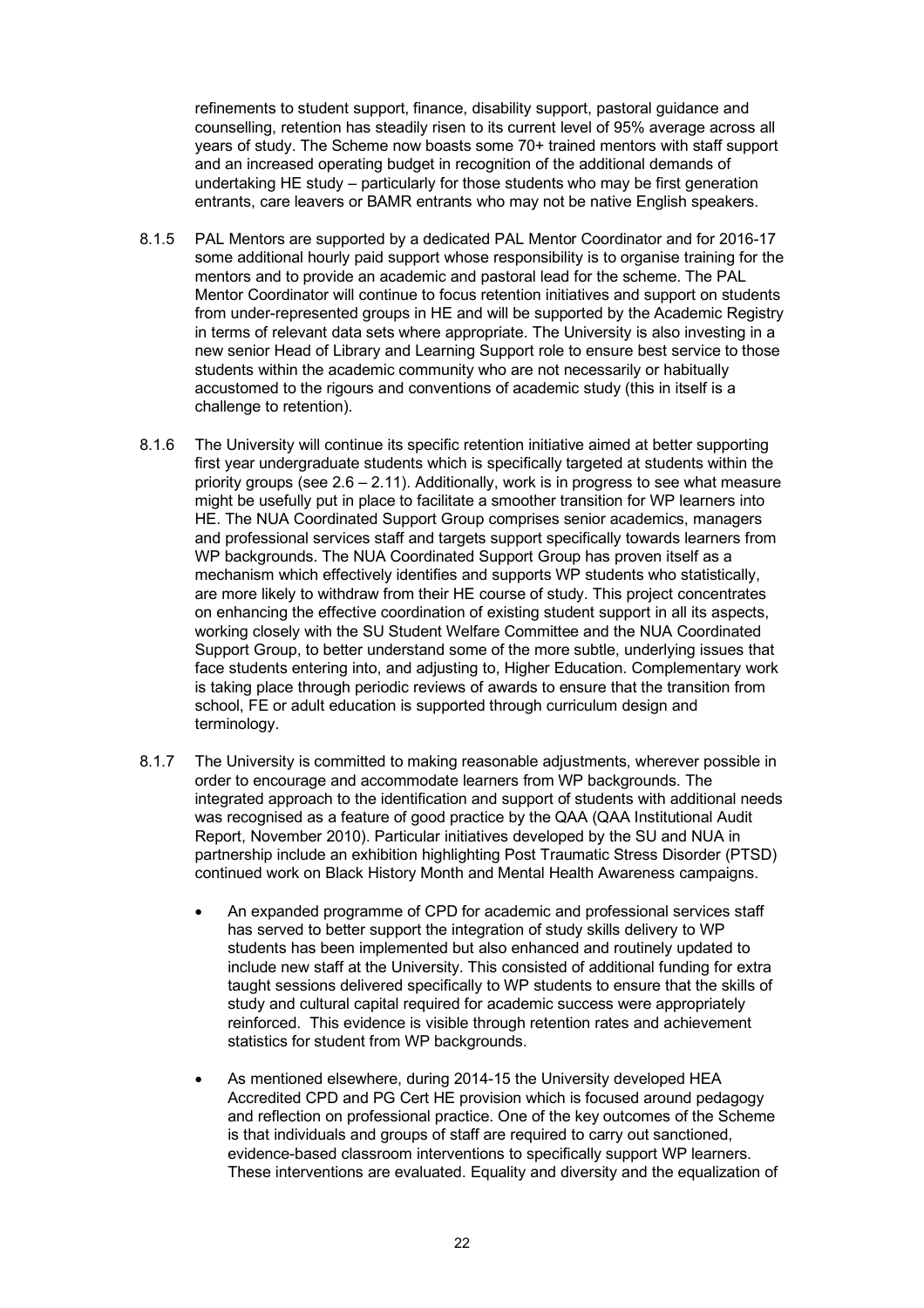cultural capital are key elements of the Scheme which enables staff achievements to be recognised against the UKPSF at categories D1-D3.

### <span id="page-22-0"></span> **9 Progression – overview of planned activities**

- 9.1.1 NUA graduate progress to careers or further study where they can exercise their creativity and pursue their professional practice. Employability and progression in all its aspects, whether through the transition to HE from school or through academic years is viewed as a key indicator of NUA's support and student success. Professional Practice is a vital and common strand within our academic framework as embodied in the Award and Credit Scheme, with live project briefs and projects undertaken throughout the course, many through our creative consultancy Ideas Factory<sup>NUA</sup>. This inclusive enables students to develop commercial, client-facing skills; to work to a specific brief and timetable. These projects may be delivered via entrepreneurial routes in their own business or through funded projects, or indeed through employment within the creative economy or within other businesses or organisations delivering creative thinking. Students from under-represented groups are targeted for engagement with these areas in particular from the perspective of cultural and social capital development.
- $9.1.2$  students to facilitate success during study but also progression into employment and/or further study. The University will offer a number of particular initiatives to promote entrepreneurship for WP learners and continues to invest in its project to bring graduating students through business start-up and to provide the necessary support until they are ready to grow their businesses and take up commercial premises. These initiatives and support are provided by the University in the form of its Digital Creative Incubation Unit for digital creative businesses (which opened in 2015), with the support of the HEFCE and the Regional LEP (New Anglia). Uniquely, it provides facilities for collaboration within the unit with other start-ups, current students and with NUA staff. It provides high-quality shared facilities and access to NUA's extensive professional facilities and equipment. The University has long recognised the importance of targeted support for WP
- $9.1.3$  support WP learners, and this is an aspect of study which often presents particular challenges for WP students in terms of history, experience and crucially, confidence. Employability skills are developed through the Professional Practice component of the curriculum and are a compulsory element for all UG and PG students at the University. Students receive sessions from HM Revenue & Customs, finance, IP and Patent Attorneys, professional ethics specialists and other professionals associated with creative industries in addition to a range of work-based learning opportunities and wider industry engagement. Portfolio working and freelance careers are also encompassed as part of our work to
- $9.1.4$  also encompassed, with expert advice to support students in making the transition from HE to employment. Opportunities such as New Designers, the Designers and Art Directors Awards (D&AD) and Graduate Fashion Week are also seen as key opportunities for learners to embark on their careers. Particular sessions for WP learners are targeted again to assist in confidence and capability building. Taught sessions for students on pricing work and creative services to business are
- $9.1.5$  students, NUA undergraduates from under-represented backgrounds have been successful in receiving these targeted awards to support their mobility in studying in a European partner University. Since the introduction of the ERASMUS+ Widening Participation premium for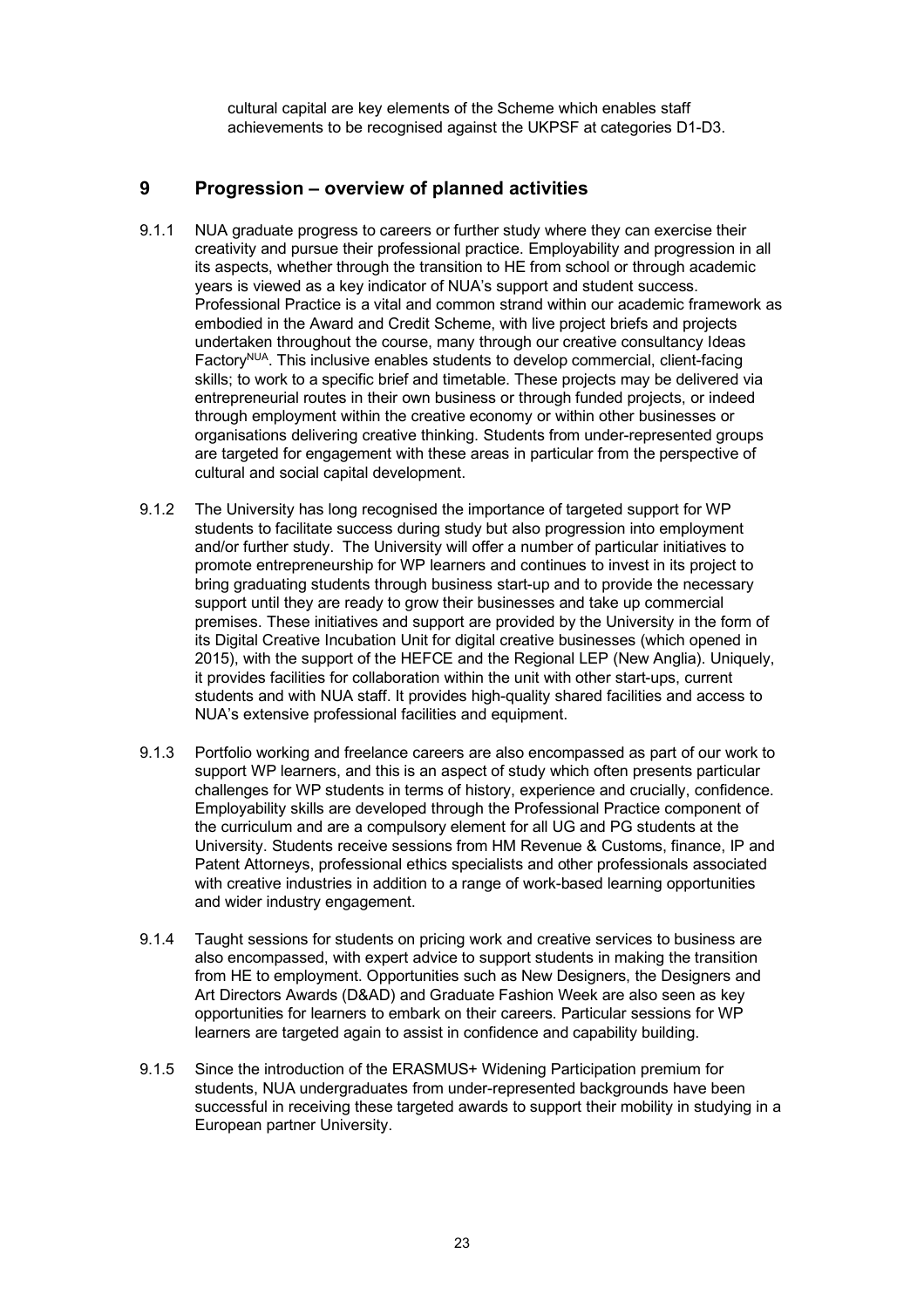- <span id="page-23-0"></span> 9.1.6 The NUA Business Strategy identifies targets for the number of students across all courses who have worked on Ideas Factory<sup>NUA</sup> projects, with commercial partners, supported by the Business Director and their academic tutors.
- 9.1.7 Ideas Factory<sup>NUA</sup> is furthermore supported by strong links to the city's vibrant industry meet-up groups, such as Hot Source and SyncNorwich, as well as start-up networks such as Eastern Enterprise Hub, Archant's Future 50 Group, Brainchild and the Hethel Centre. These opportunities are highlighted particularly to WP learners at NUA.
- $9.1.8$  events are held each year to acquaint undergraduate students with information regarding Postgraduate Taught (PGT) and Postgraduate Research (PGR) opportunities within the University and within the HE sector more widely in terms of subjects not offered by NUA. From the perspective of internal progression to further study, a number of in-house

#### **10 Targets and milestones**

#### 10.1 **Measures to support access**

 The overarching aim of the University is to ensure that students from under- represented groups continue to feel able to aspire to higher education study and that this remains a viable option for students from these groups. This will be achieved through a combination of outreach activity, inclusive admissions procedures and high quality information, advice and guidance to encourage applicants from all groups in society to apply to NUA. The following targets and milestones are designed to measure the success in terms of the outcomes of measures to support access to higher education. The targets set are aspirational and will be challenging for the University to accomplish within the timeframe. With uncertainties in the future of higher education policy there is still some question over whether recent trends in participation are sustainable. In the event of a significant reduction in national participation which makes our absolute targets unachievable we will at least exceed the location adjusted benchmark for participation of the under-represented groups that we are seeking to attract and retain.

 10.1.1 Target: To increase the proportion of young full-time undergraduate entrants from low participation neighbourhoods (LPNs) and to remain above the location adjusted benchmark in all years (*HESA Table T1a – Low participation neighbourhoods (POLAR3) – Young, full-time, first degree entrants*). In 2013/14 17.3% of new entrants were from LPNs.

| Milestones: |                      |
|-------------|----------------------|
| Year        | Proportion           |
| 2017-18     | Young LPN = $19.5\%$ |
| 2018-19     | Young LPN = $20.3\%$ |
| 2019-20     | Young LPN = $21.0\%$ |
| 2020-21     | Young LPN = $21.3\%$ |

 10.1.2 Target: to increase the proportion of mature full-time undergraduate entrants. (*HESA Table 2A – Mature, full-time, first degree entrants*). In 2012-13 the University experienced a decline in applications and enrolments for mature undergraduate entrants, in line with national trends, from 22.1% to 13.0% of new entrants. In 2013- 14, the proportion of mature undergraduate entrants was 15.3%.

| Milestones: |            |
|-------------|------------|
| Year        | Proportion |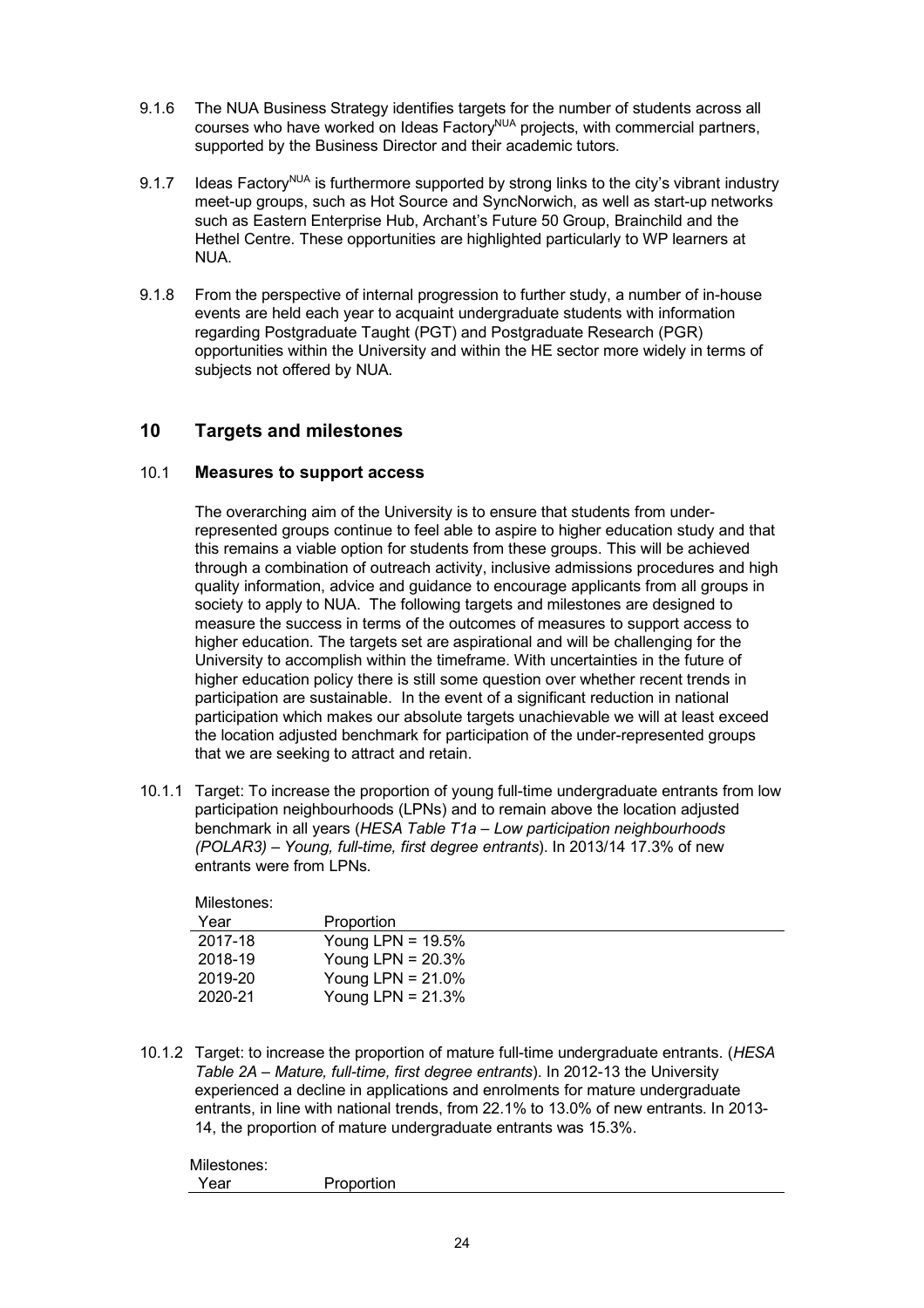| 2017-18 | Mature undergraduate entrants = $18.0\%$ |
|---------|------------------------------------------|
| 2018-19 | Mature undergraduate entrants = 19.0%    |
| 2019-20 | Mature undergraduate entrants = 20.0%    |
| 2020-21 | Mature undergraduate entrants = 20.2%    |

 10.1.3 Target: to increase the proportion of UK domiciled students from Black, Asian or Minority Ethnic BAME origin.

| Milestones: |            |  |
|-------------|------------|--|
| Year        | Proportion |  |
| 2017-18     | 10.5%      |  |
| 2018-19     | 11.0%      |  |
| 2019-20     | 11.0%      |  |
| 2020-21     | 12.0%      |  |
|             |            |  |

 10.1.4 Target – outreach: NUA will develop a programme of CPD and HE training for teachers and will hold one event per year.

| Milestones: |                  |  |
|-------------|------------------|--|
| Year        | Number of events |  |
| 2017-28     |                  |  |
| 2018-19     |                  |  |
| 2019-20     |                  |  |
| 2020-21     |                  |  |

 10.1.5 Target: to continue to work with regional schools, colleges and academies identified as high priority through the Indices of Multiple Deprivation Index (IMD) to target pupils from under-represented groups and raise awareness of and aspirations to undergraduate study from year 9 through to year 12/13 (target expressed as number of targeted activities).

| Milestones: |                               |
|-------------|-------------------------------|
| Year        | Number of targeted activities |
| 2017-18     | 36                            |
| 2018-19     | 38                            |
| 2019-20     | 40                            |
| 2020-21     | 43                            |

 10.1.6 Target: to develop and renew Progression Agreements with targeted schools and colleges. The University has committed itself to increasing the number of projected Progression Agreements for the forthcoming period. This is in line with a revised assessment on the impact of existing agreements, and an increase in the interest expressed by feeder courses in putting these in place for the future.

| Milestones: |                               |
|-------------|-------------------------------|
| Year        | Number of targeted agreements |
| 2017-18     | 38                            |
| 2018-19     | 39                            |
| 2019-20     | 40                            |
| 2020-21     | 42                            |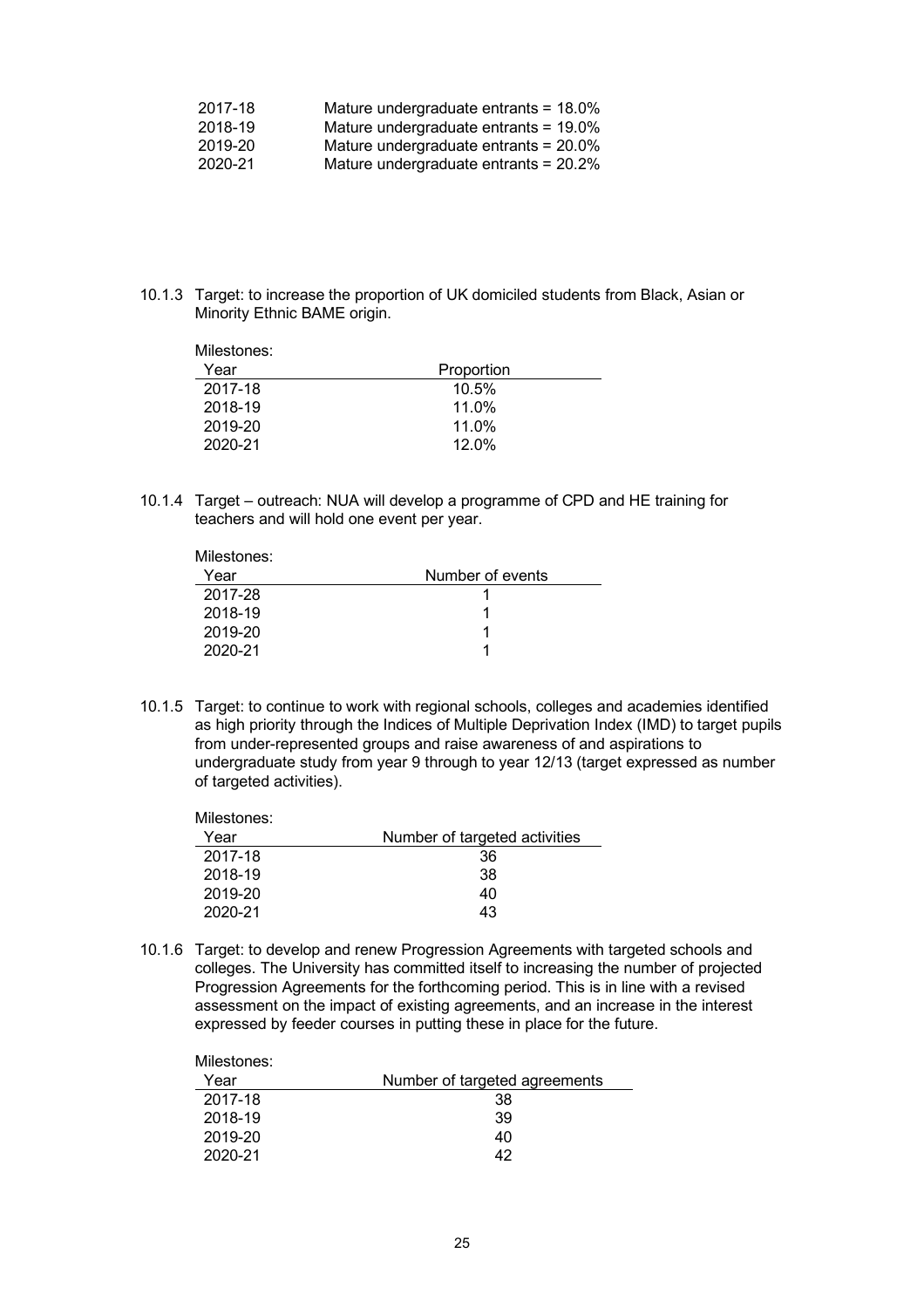10.1.7 Target: to work with local and regional networks to provide outreach events for mature students, to raise awareness of, and aspirations to, study at undergraduate level (target expressed as number of targeted activities).

| Milestones: |                               |
|-------------|-------------------------------|
| Year        | Number of targeted activities |
| 2017-18     | 20                            |
| 2018-19     | 25                            |
| 2019-20     | 25                            |
| 2020-21     | 27                            |

 10.1.8 Target: to work with at least one local primary school in long-term outreach activity aimed at a targeted cohort of students from Key Stage 2 with a range of activities to raise awareness and encourage aspirations to progress to higher education.

| Number of sessions per annum |
|------------------------------|
|                              |
| 5                            |
| 6                            |
|                              |
|                              |

#### 10.2 **Measures to support success**

Milestones:

 The overarching aim of the University is to ensure that students from under- represented groups are supported to remain 'on course' and achieve their full potential in their chosen award. This University supports all students through its inclusive curriculum and student support services, but recognises that some students from less advantaged backgrounds may need additional support measures to enable them to achieve to their full potential. These have been implemented in the form of additional support for academic writing for WP students in years 2 and 3 of undergraduate study.

 10.2.1 Target: to continue to ensure that the percentage of young entrants who drop out of Higher Education falls below 5% and the percentage is lower than the HESA  benchmark (*HESA Table T3a – no longer in HE after 1 year (Young, full-time, first degree entrants)*). In 2013/14 8.0% of students were no longer in HE against a benchmark of 7.7%. The University considers 4% to be a stretching target and, given that there will always be a proportion of students who are not able to continue with their studies for personal reasons, it is not realistic to set a target any lower than 4%.

| MILESTONES: |                            |
|-------------|----------------------------|
| Year        | Proportion no longer in HE |
| 2017-18     | 5.0%                       |
| 2018-19     | 4.5%                       |
| 2019-20     | $4.0\%$                    |
| 2020-21     | $4.0\%$                    |
|             |                            |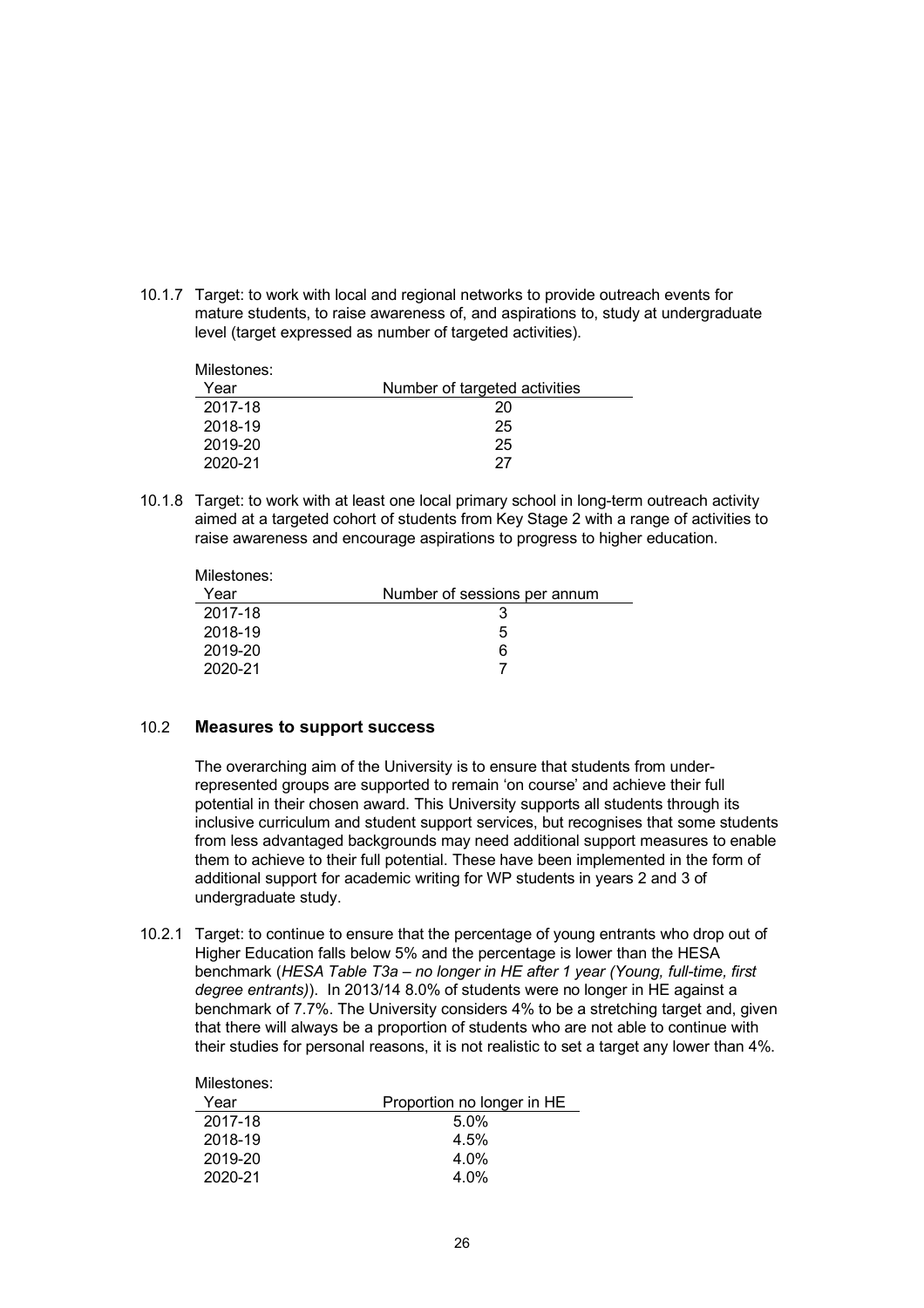10.2.2 Target: to continue to ensure that the percentage of mature entrants who drop out of Higher Education falls below 10% and the percentage is lower than the HESA  benchmark (*HESA table T3a – no longer in HE after 1 year (mature, full-time, first degree entrants)*) . In 2013-14, the proportion of mature entrants who were no longer in HE was 13.7% compared with the HESA location adjusted benchmark of 12.6%.

| Milestones: |                            |
|-------------|----------------------------|
| Year        | Proportion no longer in HE |
| 2017-18     | $11.0\%$                   |
| 2018-19     | $10.0\%$                   |
| 2019-20     | $9.0\%$                    |
| 2020-21     | 8.0%                       |

 10.2.3 Target: to reduce the percentage of young entrants from low participation neighbourhoods who drop out of Higher Education and continue the University's successful performance in this area of retaining drop out levels below the HESA benchmark. In 2013-14, the proportion of young entrants from LPNs who were no longer in HE after starting a course in 2012-13 was 7.9% compared to a HESA location adjusted benchmark of 8.4%.

| Milestones: |                            |
|-------------|----------------------------|
| Year        | Proportion no longer in HE |
| 2017-18     | $6.0\%$                    |
| 2018-19     | 5.5%                       |
| 2019-20     | 5.0%                       |
| 2020-21     | 4.8%                       |

 10.2.4 Target: to ensure that the margin of differential in the retention of students from under-represented groups and the remainder of the cohort does not fall below -5% for students from socio-economic backgrounds NS-SEC 4-7.

| Margin of differential                           |
|--------------------------------------------------|
| Margin of differential to remain at or above -5% |
| Margin of differential to remain at or above -5% |
| Margin of differential to remain at or above -5% |
| Margin of differential to remain at or above -5% |
|                                                  |

 10.2.5 Target: to ensure that the margin of differential in the retention of students from under-represented groups and the remainder of the cohort does not fall below -5% for students declaring a disability.

| Milestones: |                                                  |
|-------------|--------------------------------------------------|
| Year        | Margin of differential                           |
| 2017-18     | Margin of differential to remain at or above -5% |
| 2018-19     | Margin of differential to remain at or above -5% |
| 2019-20     | Margin of differential to remain at or above -5% |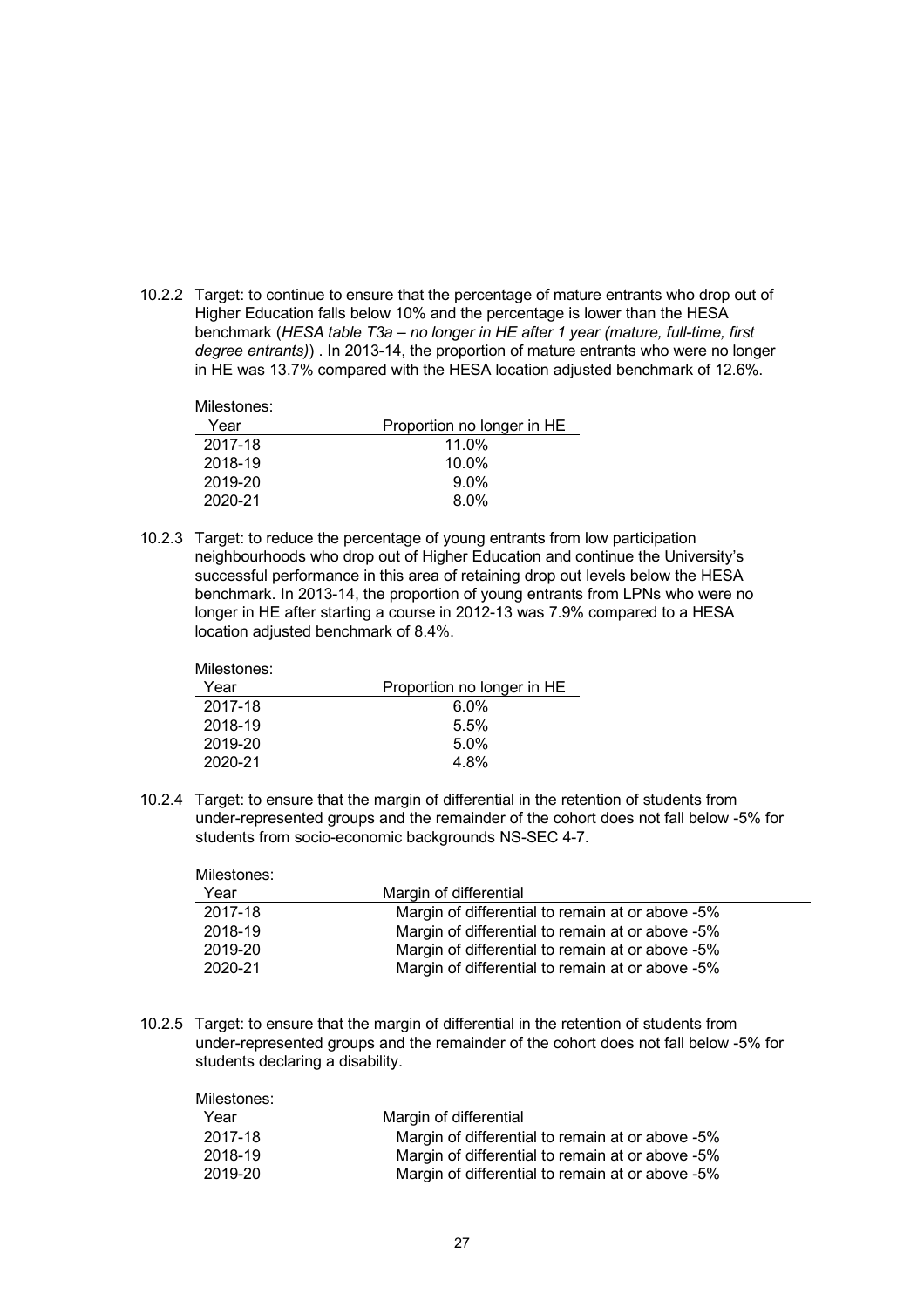10.2.6 Target: to ensure that the margin of differential in the retention of students from under-represented groups and the remainder of the cohort does not fall below -5% for students from BAME origins.

| Milestones: |                                                  |
|-------------|--------------------------------------------------|
| Year        | Margin of differential                           |
| 2017-18     | Margin of differential to remain at or above -5% |
| 2018-19     | Margin of differential to remain at or above -5% |
| 2019-20     | Margin of differential to remain at or above -5% |
| 2020-21     | Margin of differential to remain at or above -5% |

 10.2.7 Target: to increase the number of student peers on the Peer Assisted Learning scheme (PAL Mentors - see paragraph 8.1.4).

| Milestones: |                            |
|-------------|----------------------------|
| Year        | Proportion no longer in HE |
| 2017-18     | 85                         |
| 2018-19     | 90                         |
| 2019-20     | 95                         |
| 2020-21     | $100 -$                    |

#### 10.3 **Measures to support success and progression**

 10.3.1 Target: to ensure that the margin of differential in the percentages of students from socio-economic group NS-SEC 4-7 achieving a First or Upper Second Class degree classification, does not fall below -5% compared with peers not from other socioeconomic groups.

| Milestones: |                                                  |
|-------------|--------------------------------------------------|
| Year        | Margin of differential                           |
| 2017-18     | Margin of differential to remain at or above -5% |
| 2018-19     | Margin of differential to remain at or above -5% |
| 2019-20     | Margin of differential to remain at or above -5% |
| 2020-21     | Margin of differential to remain at or above -5% |

 10.3.2 Target: to ensure that the margin of differential in the percentages of students declaring a disability achieving a First or Upper Second Class degree classification, does not fall below -5% compared with peers not from other socio-economic groups.

| Milestones: |                                                  |
|-------------|--------------------------------------------------|
| Year        | Margin of differential                           |
| 2017-18     | Margin of differential to remain at or above -5% |
| 2018-19     | Margin of differential to remain at or above -5% |
| 2019-20     | Margin of differential to remain at or above -5% |
| 2020-21     | Margin of differential to remain at or above -5% |

10.3.3 Target: to ensure that the margin of differential in the percentages of students from a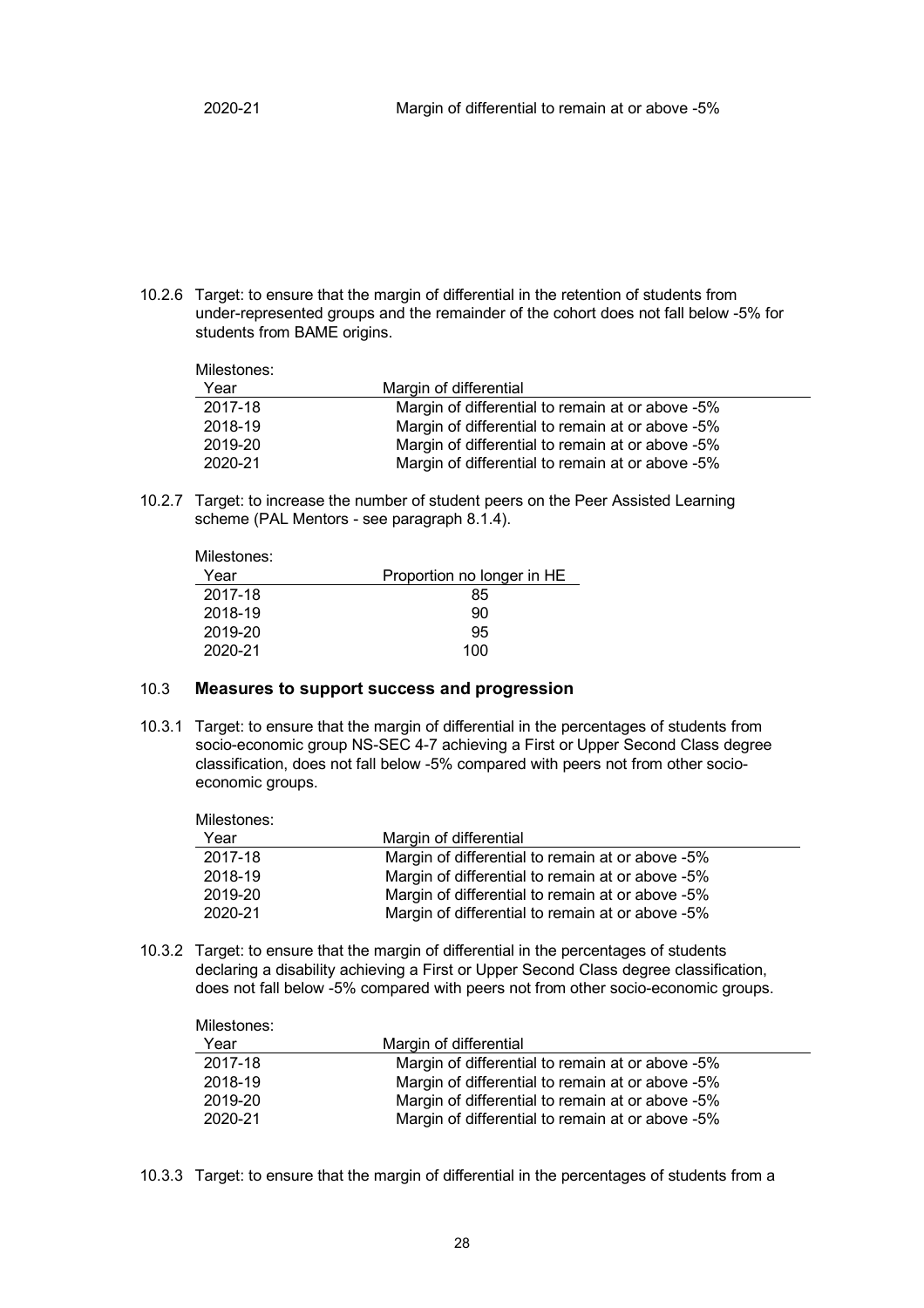<span id="page-28-0"></span> Black, Asian or Minority Ethnic (BAME) origin achieving a First or Upper Second Class degree classification, does not fall below -5% compared with peers from a predominantly white background.

Milestones:

| Year    | Margin of differential                           |
|---------|--------------------------------------------------|
| 2017-18 | Margin of differential to remain at or above -5% |
| 2018-19 | Margin of differential to remain at or above -5% |
| 2019-20 | Margin of differential to remain at or above -5% |
| 2020-21 | Margin of differential to remain at or above -5% |

#### 10.4 **Measures to support progression**

 10.4.1 Target: to deliver employability sessions through the Employability Adviser specifically aimed at WP groups in Years 1, 2 and 3, to provide tailored opportunities to engage with employability preparation and career planning (in addition to regular professional practice covered within the curriculum). The target sessions have been notionally set as a minimum for 2016-17 and onwards: the actual delivery will be dependent on demand and on evaluation of student feedback and the type and number of sessions may vary between different year groups.

| Milestones: |                               |  |
|-------------|-------------------------------|--|
| Year        | Margin of differential        |  |
| 2017-18     | 3 sessions to each year group |  |
| 2018-19     | 4 sessions to each year group |  |
| 2019-20     | 5 sessions to each year group |  |
| 2020-21     | 6 sessions to each year group |  |
|             |                               |  |

## **11 Equality and diversity**

- $11.1$  working environment based on mutual respect and trust. Our Equality & Diversity Policy Statement looks at ways to positively promote equality of opportunity and to challenge and strive to eliminate unlawful discrimination. The University acknowledges the duty of higher education in promoting equality of opportunity and furthering social inclusion, and our commitment to equality and diversity is made explicit throughout our Strategic Plan and Student Experience Strategy and is integrated into all aspects of our culture. The University is committed to creating an inclusive and supportive learning and
- $11.2$  paid due regard to the requirements of the Equality Act 2010. We have taken equality issues into account in designing this agreement and have
- $11.3$  Asian or Minority Ethnic (BAME) origin (10.1.3). We have also set targets to ensure that the margin of differential for students from such under-represented groups does not fall below the rest of the student population for either retention (10.2.6), or Our targets include increasing the proportion of UK domiciled students from Black, achievement levels (10.3.3).

#### **12 Monitoring and evaluation**

 $12.1$  whole University community, led by the Pro Vice-Chancellor (Academic) and monitored by the Senior Management Team. Deans of Faculty and teaching staff, staff in Marketing and Recruitment and staff in Academic Registry, Course The delivery of the commitments outlined in this Agreement is the responsibility of the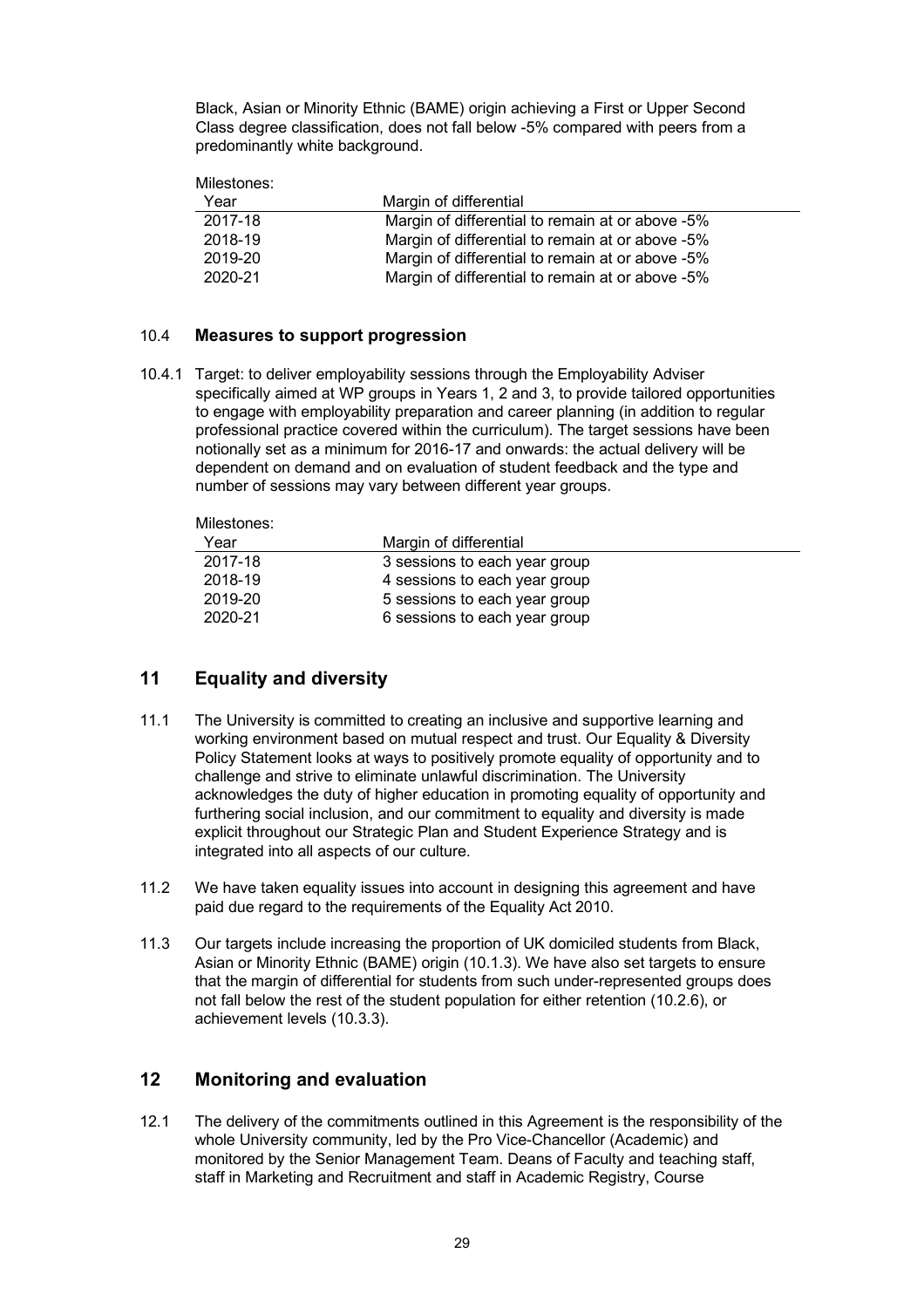Administration, Student Support and Employability work collaboratively towards the success of measures outlined above.

- <span id="page-29-0"></span> $12.2$  annually and reported on as part of the Access Agreement monitoring returns, or other statutory reporting requirements as outlined by OFFA. In addition to statistical measures, methods of evaluation involving interviews, focus groups and surveys of participants of both outreach and retention activities will be used to provide an evaluation of the effectiveness of activities undertaken to fulfill the University's commitment to fair access. The outcomes of the activities outlined in this Access Agreement are monitored
- 12.3 Progress will be evaluated by measuring outcomes against the targets and milestones set out in section 10, recorded through the University's management information systems, and, where appropriate, benchmarked against published HESA data and location adjusted benchmarks.
- 12.4 Outreach activity will continue to be monitored on the numbers of targeted students at schools and colleges reached in each academic year, and management information data on the University's admissions and recruitment records.
- 12.5 Retention measures will be evaluated and judged against achievement against the milestones and targets and also using measures of success (successful progression on course and successful achievement of the intended award).
- 12.6 Progress will be reported on an annual basis to the University's Senate. The Students' Union President will represent students on the Senate.

#### **13 Student involvement in the Access Agreement**

 $131$ Access Agreement. 13.1 The University has consulted with its Students' Union in the drafting of the 2018-19

Access Agreement.<br>The Students' Union President has provided the following statement:

 *The NUA Students' Union is pleased to contribute to the University's access agreement for 2018-19 and supports the stretching targets that have been included with regard to access, student success and progression. The NUA Students' Union is committed to ensuring that widening participation does not cease once a student enrols at university. NUA has a rich creative community thriving through collaboration and sharing, everything we do must be open and inclusive, engaging students in an environment where they feel confident to achieve. Our community is shaped by the students and driven by diversity and equality. Students produce work that is thought provoking and challenging in an environment that is inquisitive and exploratory.*

 *student ownership of their university. The Students' Union along with its student members has an ongoing commitment to equal access to higher education and an artistic environment to thrive in. The Students' Union regularly monitors student engagement to tracks representation across all groups in our community. Students work with the university to share their thoughts and ideas, encouraging* 

 *As a Union was are very pleased that the University offers students from low- income households bursary support. It is essential that we continue to support diversity in the student body and to focus our energies investing in those who are talented and deserve the opportunity of Higher Education, regardless of ethnic or socio-economic origin, household income, disability, age, postcode or background.*